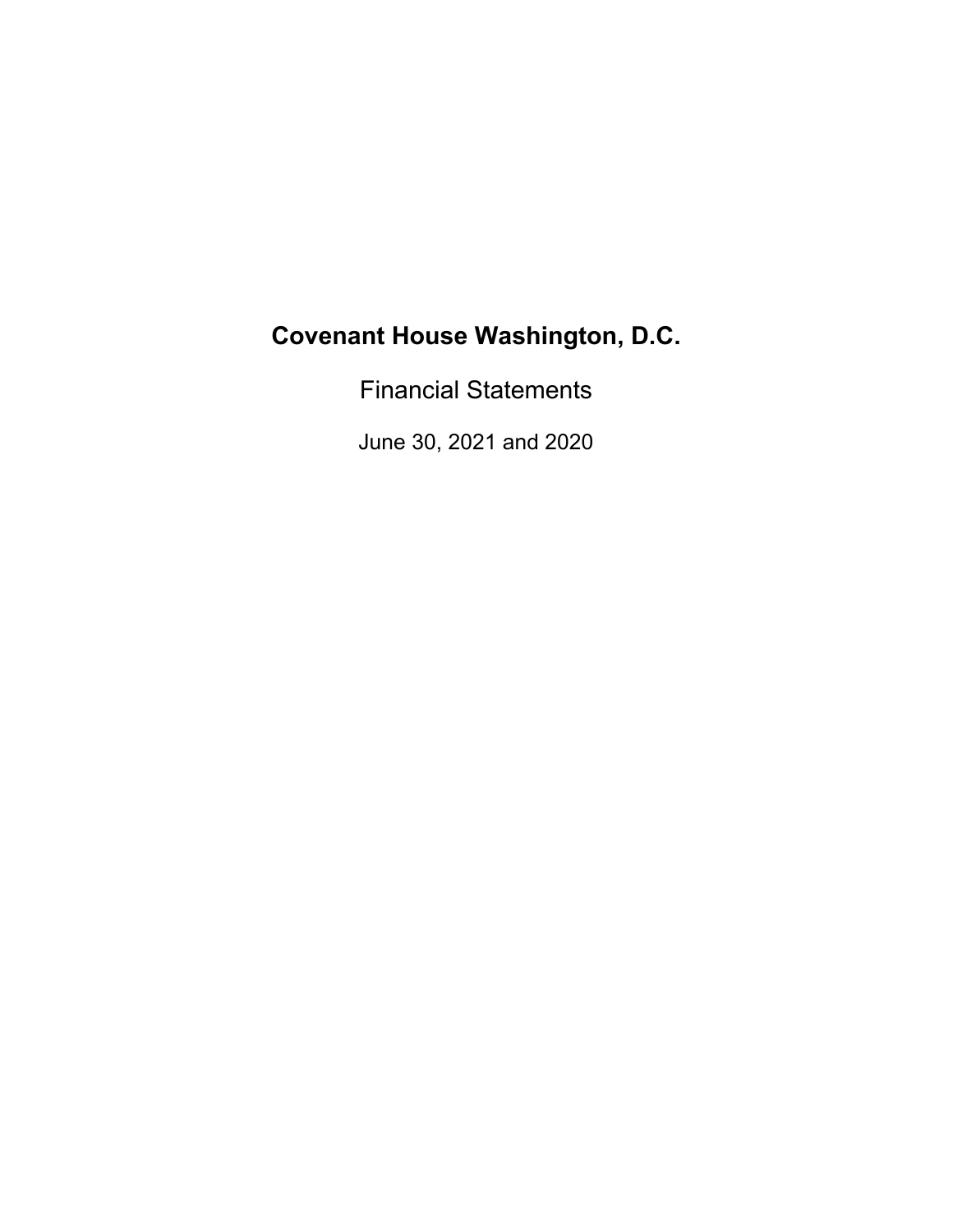Financial Statements June 30, 2021 and 2020

# **TABLE OF CONTENTS** Page

Independent Auditors' Report

# **FINANCIAL STATEMENTS**

| Statements of Financial Position  |         |
|-----------------------------------|---------|
| Statements of Activities          | 4       |
| Statements of Functional Expenses | $5 - 6$ |
| Statements of Cash Flows          |         |
| Notes to Financial Statements     | 8 - 19  |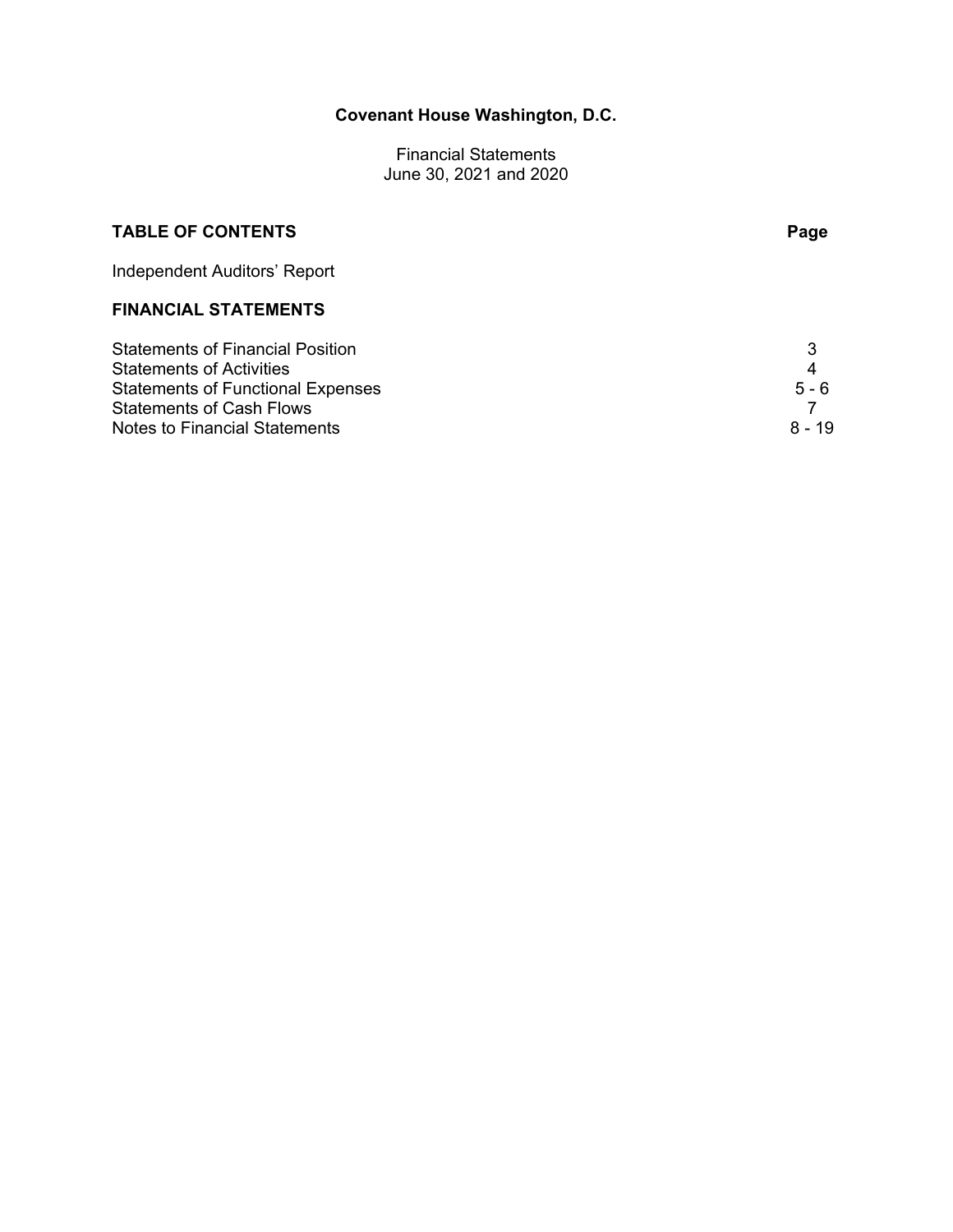

### **Independent Auditors' Report**

### **Board of Directors Covenant House Washington, D.C.**

We have audited the accompanying financial statements of Covenant House Washington, D.C. (the "Organization"), which comprise the statements of financial position as of June 30, 2021 and 2020 and the related statements of activities, functional expenses and cash flows for the years then ended, and the related notes to the financial statements.

### *Management's Responsibility for the Financial Statements*

Management is responsible for the preparation and fair presentation of these financial statements in accordance with accounting principles generally accepted in the United States of America; this includes the design, implementation, and maintenance of internal control relevant to the preparation and fair presentation of financial statements that are free from material misstatement, whether due to fraud or error.

#### *Auditors' Responsibility*

Our responsibility is to express an opinion on these financial statements based on our audits. We conducted our audits in accordance with auditing standards generally accepted in the United States of America. Those standards require that we plan and perform the audit to obtain reasonable assurance about whether the financial statements are free from material misstatement.

An audit involves performing procedures to obtain audit evidence about the amounts and disclosures in the financial statements. The procedures selected depend on the auditors' judgment, including the assessment of the risks of material misstatement of the financial statements, whether due to fraud or error. In making those risk assessments, the auditor considers internal control relevant to the entity's preparation and fair presentation of the financial statements in order to design audit procedures that are appropriate in the circumstances, but not for the purpose of expressing an opinion on the effectiveness of the entity's internal control. Accordingly, we express no such opinion. An audit also includes evaluating the appropriateness of accounting policies used and the reasonableness of significant accounting estimates made by management, as well as evaluating the overall presentation of the financial statements.

We believe that the audit evidence we have obtained is sufficient and appropriate to provide a basis for our audit opinion.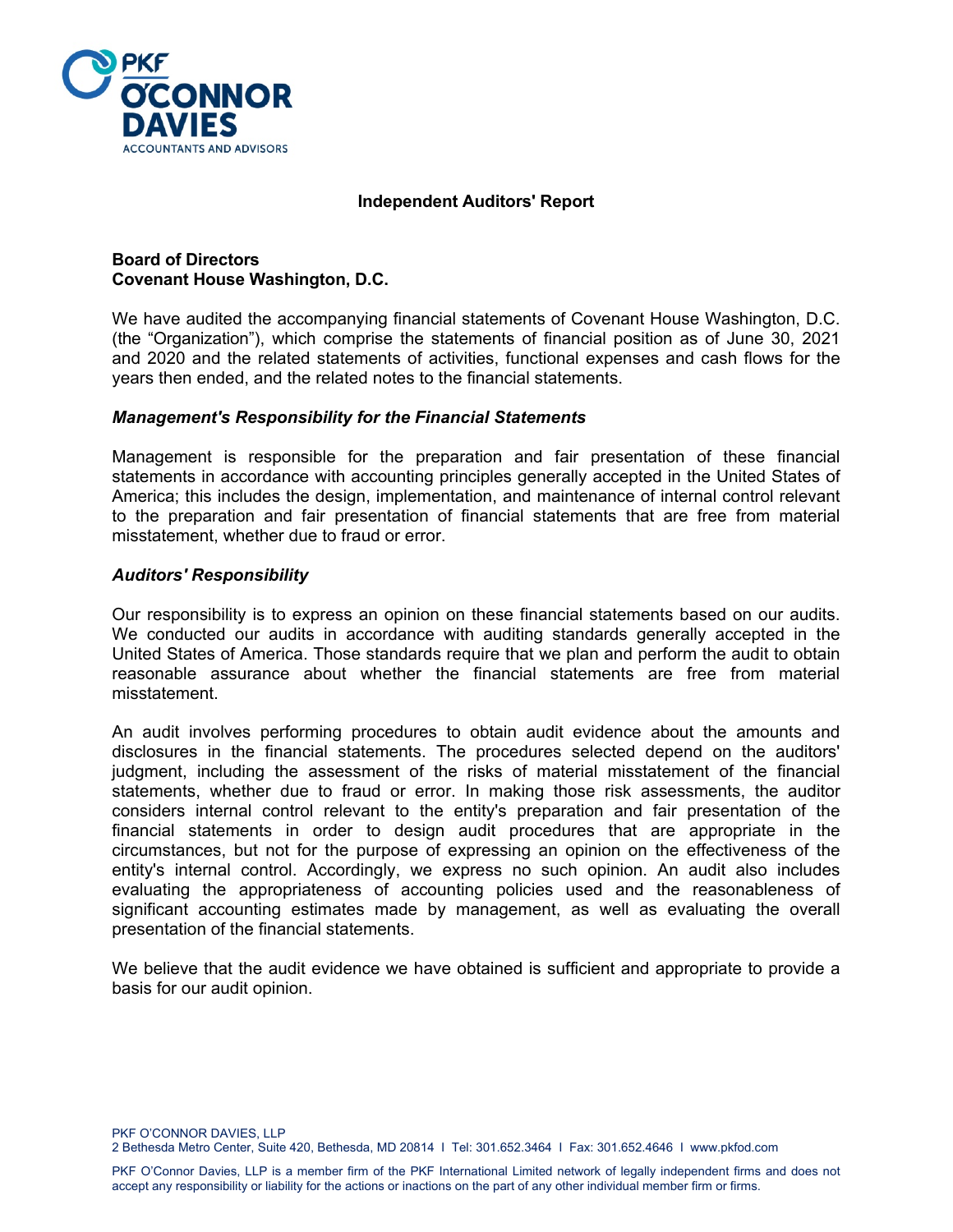**Board of Directors Covenant House Washington, D.C**  Page 2

# *Opinion*

In our opinion, the financial statements referred to above present fairly, in all material respects, the financial position of Covenant House Washington, D.C. as of June 30, 2021 and 2020 and the changes in its net assets and its cash flows for the years then ended in accordance with accounting principles generally accepted in the United States of America.

PKF O'Connor Davies, LLP

Bethesda, Maryland February 8, 2022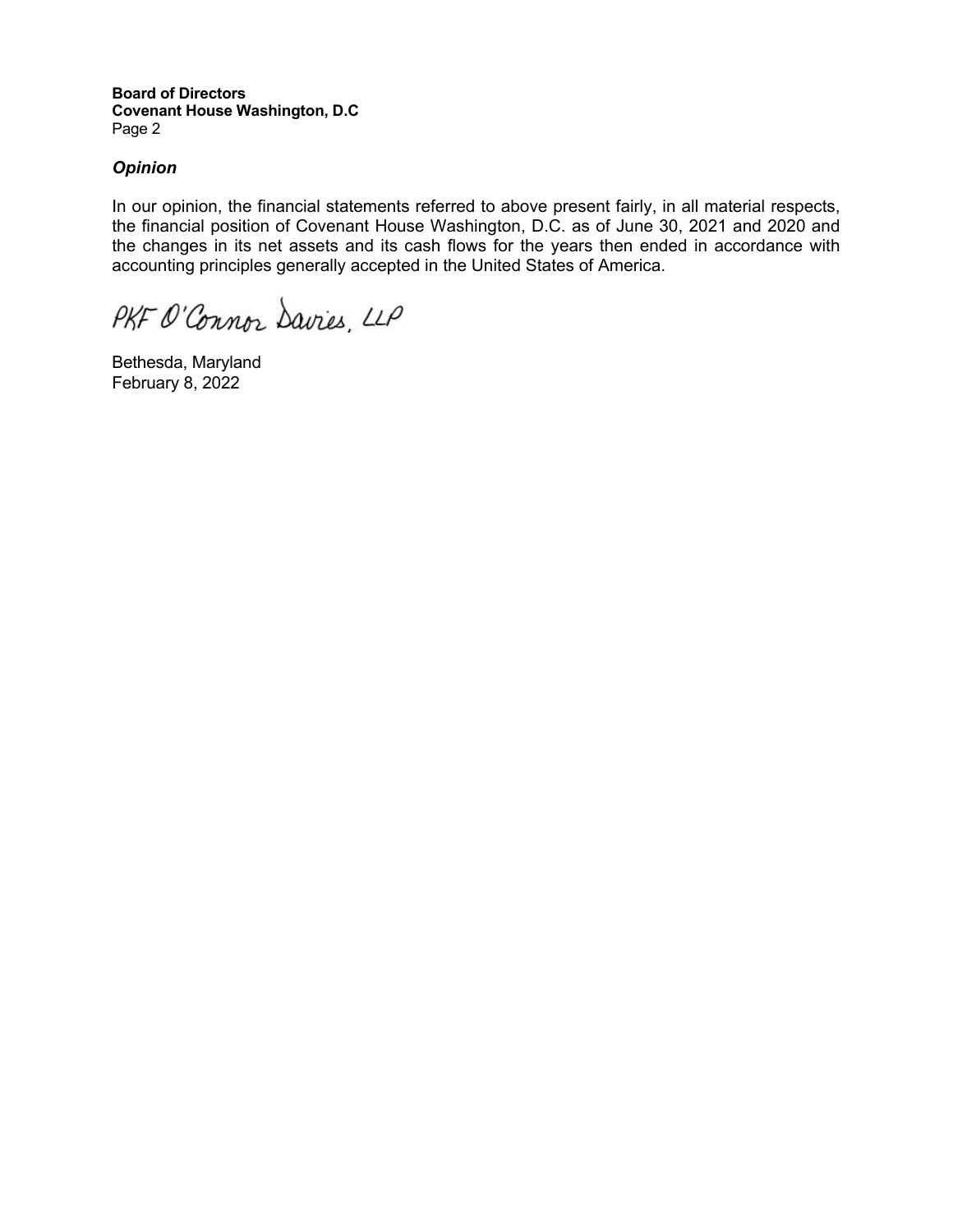# Statements of Financial Position

|                                         | <b>June 30,</b> |                      |  |  |  |
|-----------------------------------------|-----------------|----------------------|--|--|--|
|                                         | 2021            | 2020                 |  |  |  |
| <b>ASSETS</b>                           |                 |                      |  |  |  |
| Cash and cash equivalents               | 3,305,645<br>\$ | \$<br>1,467,560      |  |  |  |
| Cash and cash equivalents - restricted  | 19,218          | 28,579               |  |  |  |
| Grants receivable                       | 258,044         | 224,658              |  |  |  |
| Other receivables                       | 52,056          | 1,317                |  |  |  |
| Prepaid expenses                        | 17,473          | 69,431               |  |  |  |
| Property and equipment, net             | 2,722,974       | 3,100,867            |  |  |  |
| Contributions receivable - land use     | 272,081         | 275,482              |  |  |  |
| Other assets                            | 27,455          | 5,250                |  |  |  |
|                                         | 6,674,946<br>\$ | 5,173,144<br>\$      |  |  |  |
| <b>LIABILITIES AND NET ASSETS</b>       |                 |                      |  |  |  |
| Liabilities                             |                 |                      |  |  |  |
| Accounts payable, accrued expenses and  |                 |                      |  |  |  |
| refundable advances<br>Deferred revenue | \$<br>538,149   | \$<br>344,501        |  |  |  |
| Due to Parent                           | 36,000          | 150,737<br>1,213,082 |  |  |  |
| Notes payable                           | 11,955          | 257,396              |  |  |  |
| PPP refundable advance / loan           | 236,159         | 569,212              |  |  |  |
| <b>Total Liabilities</b>                | 822,263         | 2,534,928            |  |  |  |
|                                         |                 |                      |  |  |  |
| <b>Net Assets</b>                       |                 |                      |  |  |  |
| Without donor restrictions              | 5,488,735       | 2,329,213            |  |  |  |
| With donor restrictions                 | 363,948         | 309,003              |  |  |  |
| <b>Total Net Assets</b>                 | 5,852,683       | 2,638,216            |  |  |  |
|                                         | 6,674,946<br>\$ | \$<br>5,173,144      |  |  |  |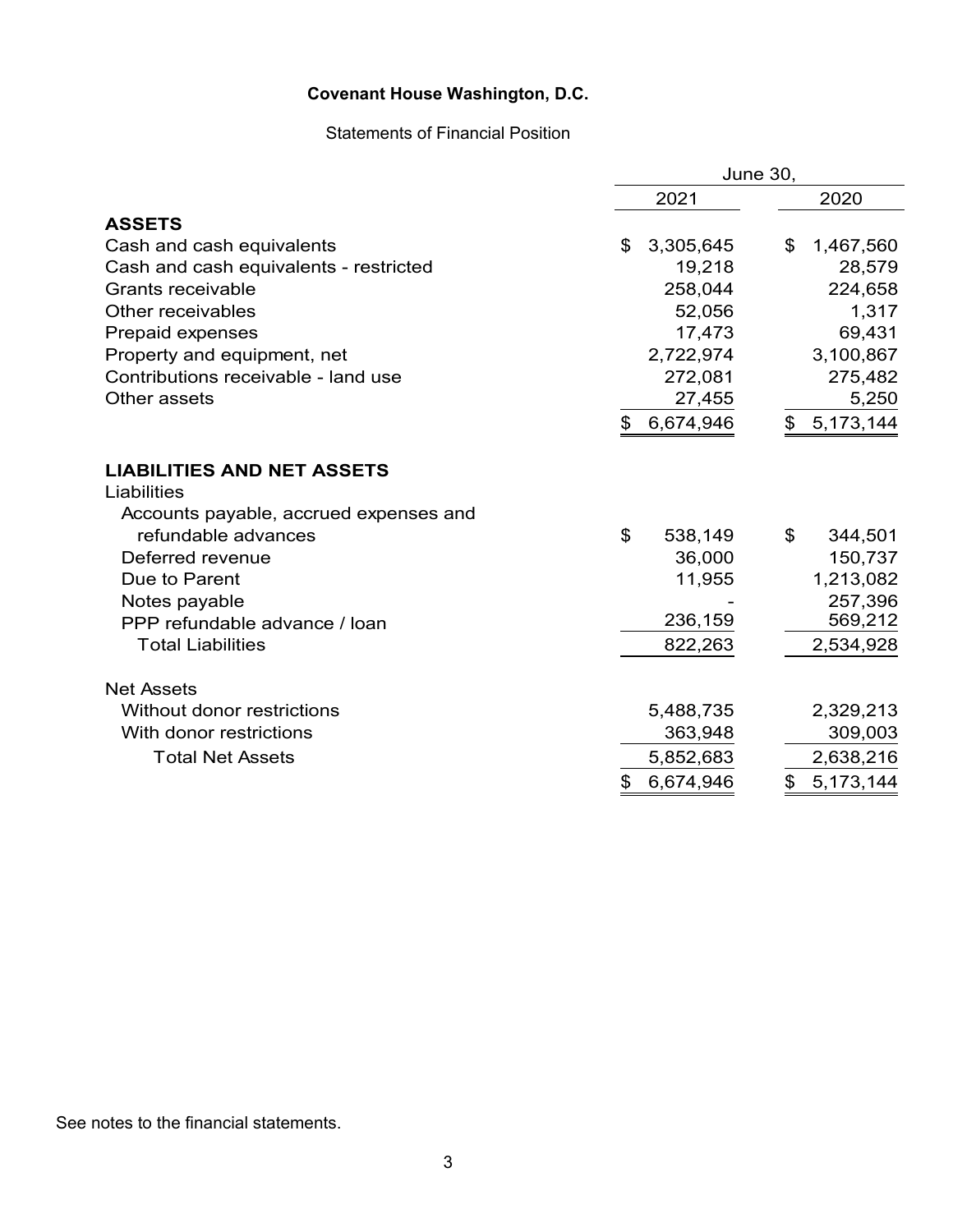#### Statements of Activities

|                                                        |                                      | Year Ended June 30, 2021          |                 | Year Ended June 30, 2020             |                                   |             |  |
|--------------------------------------------------------|--------------------------------------|-----------------------------------|-----------------|--------------------------------------|-----------------------------------|-------------|--|
|                                                        | <b>Without Donor</b><br>Restrictions | <b>With Donor</b><br>Restrictions | Total           | <b>Without Donor</b><br>Restrictions | <b>With Donor</b><br>Restrictions | Total       |  |
| <b>SUPPORT AND REVENUE</b>                             |                                      |                                   |                 |                                      |                                   |             |  |
| Contributions                                          | \$<br>504,999                        | 194,160<br>\$                     | \$<br>699,159   | \$<br>999,644 \$                     | 56,212                            | \$1,055,856 |  |
| Contributed services and merchandise                   | 258,852                              |                                   | 258,852         | 33,406                               |                                   | 33,406      |  |
| Government grants                                      | 3,024,717                            |                                   | 3,024,717       | 2,139,531                            |                                   | 2,139,531   |  |
| PPP income                                             | 333,053                              |                                   | 333,053         | 289,588                              |                                   | 289,588     |  |
| <b>Branding dollars from Parent</b>                    | 1,464,223                            |                                   | 1,464,223       | 2,221,567                            |                                   | 2,221,567   |  |
| Grants from Parent related to National Sleep Out Event | 129,650                              |                                   | 129,650         | 171,413                              |                                   | 171,413     |  |
| Special event revenue, net of direct benefits          |                                      |                                   |                 |                                      |                                   |             |  |
| to donors of \$5,736 and \$16,799                      | 100,895                              |                                   | 100,895         | 234,650                              |                                   | 234,650     |  |
| Net assets released from restrictions                  | 139,215                              | (139, 215)                        |                 | 47,792                               | (47, 792)                         |             |  |
| <b>Total Support and Revenue</b>                       | 5,955,604                            | 54,945                            | 6,010,549       | 6,137,591                            | 8,420                             | 6,146,011   |  |
| <b>OTHER INCOME</b>                                    |                                      |                                   |                 |                                      |                                   |             |  |
| Other income                                           | 3,539                                |                                   | 3,539           | 3,778                                |                                   | 3,778       |  |
| Gain on sale of building                               | 4,012,927                            |                                   | 4,012,927       |                                      |                                   |             |  |
| <b>Total Other Income</b>                              | 4,016,466                            |                                   | 4,016,466       | 3,778                                |                                   | 3,778       |  |
| Total Support and Revenue and                          |                                      |                                   |                 |                                      |                                   |             |  |
| Other Income                                           | 9,972,070                            | 54,945                            | 10,027,015      | 6,141,369                            | 8,420                             | 6,149,789   |  |
| <b>EXPENSES</b>                                        |                                      |                                   |                 |                                      |                                   |             |  |
| Program services<br><b>Supporting Services</b>         | 5,890,290                            |                                   | 5,890,290       | 4,898,767                            |                                   | 4,898,767   |  |
| Management and general                                 | 769,674                              |                                   | 769,674         | 713,098                              |                                   | 713,098     |  |
| Fundraising                                            | 152,584                              |                                   | 152,584         | 138,707                              |                                   | 138,707     |  |
| <b>Total Expenses</b>                                  | 6,812,548                            |                                   | 6,812,548       | 5,750,572                            |                                   | 5,750,572   |  |
| Change in Net Assets                                   | 3,159,522                            | 54,945                            | 3,214,467       | 390,797                              | 8,420                             | 399,217     |  |
| <b>NET ASSETS</b>                                      |                                      |                                   |                 |                                      |                                   |             |  |
| Beginning of year                                      | 2,329,213                            | 309,003                           | 2,638,216       | 1,938,416                            | 300,583                           | 2,238,999   |  |
| End of year                                            | 5,488,735<br>S                       | 363,948<br>\$                     | 5,852,683<br>\$ | 2,329,213<br>\$                      | 309,003<br>\$                     | \$2,638,216 |  |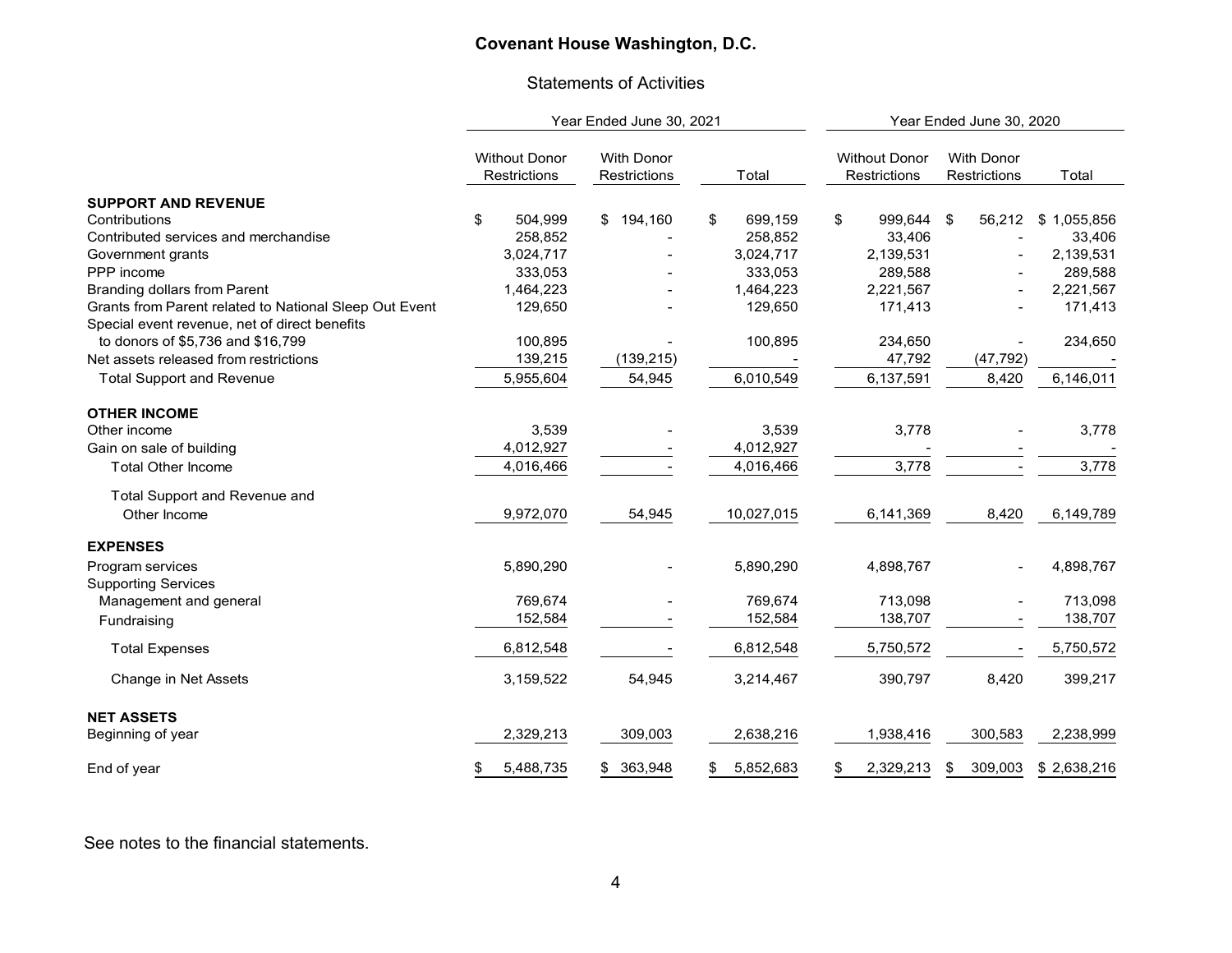# Statement of Functional Expenses Year Ended June 30, 2021

|                                            | Program Services |             |               |                          |    |                | <b>Supporting Services</b> |                      |               |             |               |                          |                 |
|--------------------------------------------|------------------|-------------|---------------|--------------------------|----|----------------|----------------------------|----------------------|---------------|-------------|---------------|--------------------------|-----------------|
|                                            |                  | Emergency   |               | Rights of<br>Passage and |    |                |                            |                      |               |             | Total         | Cost of<br><b>Direct</b> |                 |
|                                            |                  | Housing and |               | Supportive               |    | Community      | Public                     | <b>Total Program</b> | Management    |             | Supporting    | Benefits to              | Total           |
|                                            |                  | Crisis Care | Outreach      | Housing                  |    | Service Center | Education                  | Services             | and General   | Fundraising | Services      | Donors                   | Expenses        |
| Salaries and wages                         | £.               | 552,866     | 566,711<br>\$ | \$1,382,682              | \$ | 110,148        | \$203,581                  | \$2,815,988          | 342,241<br>\$ | \$ 88,469   | 430,710<br>\$ | \$                       | 3,246,698<br>\$ |
| Payroll taxes                              |                  | 65,049      | 64,089        | 198,295                  |    | 10,051         | 22,897                     | 360,381              | 28,321        | 11,321      | 39,642        |                          | 400,023         |
| Employee benefits                          |                  | 90,156      | 49,289        | 253,859                  |    | 11,987         | 54,811                     | 460,102              | 37,462        | 11,243      | 48,705        |                          | 508,807         |
| <b>Total Salaries and Related Expenses</b> |                  | 708,071     | 680,089       | 1,834,836                |    | 132,186        | 281,289                    | 3,636,471            | 408,024       | 111,033     | 519,057       | $\blacksquare$           | 4,155,528       |
| Professional fees                          |                  | 14,847      | 10,085        | 12,779                   |    | 9,488          | 9,790                      | 56,989               | 109,867       | 2,152       | 112,019       |                          | 169,008         |
| Supplies                                   |                  | 6,825       | 12,563        | 34,752                   |    | 3,351          | 3,943                      | 61,434               | 2,957         | 10,653      | 13,610        |                          | 75,044          |
| Telephone                                  |                  | 5,788       | 6,423         | 50,538                   |    | 1,190          | 3,122                      | 67,061               | 3,471         | 1,304       | 4,775         |                          | 71,836          |
| Postage and printing                       |                  | 1,273       | 1,273         | 1,318                    |    | 1,273          | 1,273                      | 6,410                | 5,203         |             | 5,203         | $\blacksquare$           | 11,613          |
| Occupancy:                                 |                  |             |               |                          |    |                |                            |                      |               |             |               |                          |                 |
| Fuel and utilities                         |                  | 15,398      | 19,970        | 92,507                   |    | 3,582          | 8,616                      | 140,073              | 15,413        | 1,041       | 16,454        |                          | 156,527         |
| Repairs and maintenance                    |                  | 8,835       | 8,556         | 126,374                  |    | 1,805          | 4,766                      | 150,336              | 5,287         | 1,997       | 7,284         | $\blacksquare$           | 157,620         |
| Rent and other                             |                  | 1,481       | 16,055        | 509,117                  |    | 1,453          | 1,453                      | 529,559              | 4,689         | 4,680       | 9,369         | $\blacksquare$           | 538,928         |
| Equipment                                  |                  | 16,178      | 16,954        | 109,334                  |    | 3,511          | 21,910                     | 167,887              | 11,731        | 2,295       | 14,026        | $\blacksquare$           | 181,913         |
| Travel, transportation and conferences     |                  | 7,556       | 3,073         | 3,084                    |    | 2,851          | 2,875                      | 19,439               | 7,085         | 4,297       | 11,382        | $\overline{\phantom{a}}$ | 30,821          |
| Specific assistance to individuals         |                  | 9,240       | 94,888        | 152,417                  |    | 6,814          | 7,265                      | 270,624              | $\sim$        |             |               | $\blacksquare$           | 270,624         |
| Other purchased services                   |                  | 26,958      | 38,630        | 167,448                  |    | 9,818          | 17,010                     | 259,864              | 30,517        | 9,330       | 39,847        | 5,736                    | 305,447         |
| Dues, licenses and permits                 |                  | 277         | 238           | 314                      |    | 202            | 202                        | 1,233                | 784           | 13          | 797           | ÷,                       | 2,030           |
| Subscriptions and publications             |                  | 1,550       | 1,536         | 1,536                    |    | 1,536          | 1,536                      | 7,694                | 6,096         |             | 6,096         |                          | 13,790          |
| Staff recruitment                          |                  | 574         | 574           | 574                      |    | 574            | 574                        | 2,870                | 2,346         |             | 2,346         |                          | 5,216           |
| Insurance                                  |                  | 8,929       | 8,736         | 26,424                   |    | 5,276          | 6,814                      | 56,179               | 14,485        | 3,357       | 17,842        |                          | 74,021          |
| Donated services and merchandise           |                  | 19,038      | 19,763        | 96,936                   |    | 19,038         | 25,896                     | 180,671              | 78,181        |             | 78,181        | $\overline{\phantom{a}}$ | 258,852         |
| Miscellaneous                              |                  | 799         | 11,819        | 799                      |    | 283            | 627                        | 14,327               | 4,510         | 905         | 5,415         |                          | 19,742          |
| Bad debts (recovery)                       |                  | 1,601       | 1,313         | 4,947                    |    | 1,313          | 1,313                      | 10,487               | 10,171        | (4,798)     | 5,373         |                          | 15,860          |
| Bank charges and fees                      |                  | 793         | 793           | 793                      |    | 793            | 793                        | 3,965                | 3,245         |             | 3,245         |                          | 7,210           |
| Interest                                   |                  | 2,493       | 9,904         | 2,493                    |    | 2,146          | 2,379                      | 19,415               | 11,673        |             | 11,673        |                          | 31,088          |
| Depreciation                               |                  | 71,132      | 51,965        | 23,367                   |    | 63,300         | 17,538                     | 227,302              | 33,939        | 4,325       | 38,264        | $\blacksquare$           | 265,566         |
| <b>Total Functional Expenses</b>           |                  | 929,636     | 1,015,200     | 3,252,687                |    | 271,783        | 420,984                    | 5,890,290            | 769,674       | 152,584     | 922,258       | 5,736                    | 6,818,284       |
| Less cost of direct benefits to donors     |                  |             |               |                          |    |                |                            |                      |               |             |               | (5,736)                  | (5,736)         |
| Total Expenses Reported by Function        |                  |             |               |                          |    |                |                            |                      |               |             |               |                          |                 |
| on the Statement of Activities             |                  | 929,636     | \$1,015,200   | \$3,252,687              | \$ | 271,783        | \$420,984                  | \$5,890,290          | \$<br>769,674 | \$152,584   | \$922,258     | S                        | 6,812,548<br>\$ |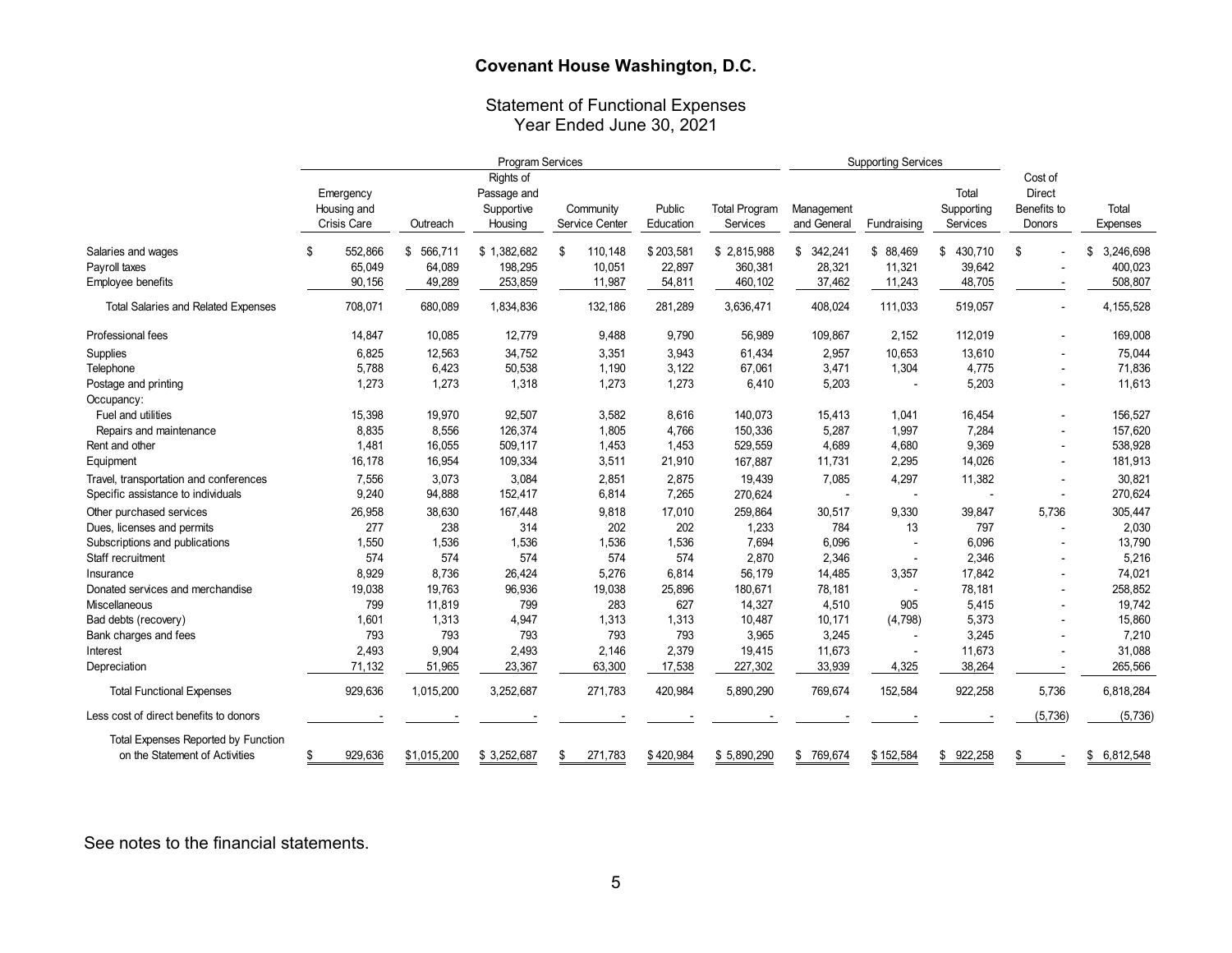# Statement of Functional Expenses Year Ended June 30, 2020

|                                            | Program Services   |               |             |                |           | <b>Supporting Services</b> |               |             |               |               |                 |
|--------------------------------------------|--------------------|---------------|-------------|----------------|-----------|----------------------------|---------------|-------------|---------------|---------------|-----------------|
|                                            |                    |               | Rights of   |                |           |                            |               |             |               | Cost of       |                 |
|                                            | Emergency          |               | Passage and |                |           |                            |               |             | Total         | <b>Direct</b> |                 |
|                                            | Housing and        |               | Supportive  | Community      | Public    | <b>Total Program</b>       | Management    |             | Supporting    | Benefits to   | Total           |
|                                            | <b>Crisis Care</b> | Outreach      | Housing     | Service Center | Education | Services                   | and General   | Fundraising | Services      | Donors        | Expenses        |
| Salaries and wages                         | 561.289<br>\$      | \$<br>454,554 | \$1,021,316 | \$<br>89,004   | \$204,404 | \$2,330,567                | 289.422<br>\$ | \$56.129    | \$<br>345,551 | \$            | 2,676,118<br>\$ |
| Payroll taxes                              | 57,361             | 48,026        | 96,284      | 17,541         | 27,027    | 246,239                    | 65,890        | 4,621       | 70,511        |               | 316,750         |
| Employee benefits                          | 115,377            | 67,472        | 205,075     | 15,232         | 68,956    | 472,112                    | 49,933        | 10,938      | 60,871        |               | 532,983         |
| <b>Total Salaries and Related Expenses</b> | 734,027            | 570,052       | 1,322,675   | 121,777        | 300,387   | 3,048,918                  | 405,245       | 71,688      | 476,933       |               | 3,525,851       |
| Professional fees                          | 13,585             | 11,842        | 11,030      | 6,263          | 26,380    | 69,100                     | 94,375        | 27,180      | 121,555       |               | 190,655         |
| Supplies                                   | 10,523             | 9,992         | 21,473      | 2,020          | 3,038     | 47,046                     | 8,250         | 10          | 8,260         |               | 55,306          |
| Telephone                                  | 6,139              | 9,902         | 38,115      | 1,240          | 3,247     | 58,643                     | 4,012         | 970         | 4,982         |               | 63,625          |
| Postage and printing                       | 2,184              | 450           | 540         | 450            | 450       | 4,074                      | 948           | 1,096       | 2,044         |               | 6,118           |
| Occupancy:                                 |                    |               |             |                |           |                            |               |             |               |               |                 |
| Fuel and utilities                         | 27,581             | 31,736        | 70,798      | 3,334          | 8,870     | 142,319                    | 15,371        | 2,336       | 17,707        |               | 160,026         |
| Repairs and maintenance                    | 33,686             | 12,979        | 32,763      | 1,338          | 3,437     | 84,203                     | 4,434         | 945         | 5,379         |               | 89,582          |
| Rent and other                             | 1,112              | 66,520        | 483,859     | 1,112          | 1,112     | 553,715                    | 4,547         |             | 4,547         |               | 558,262         |
| Equipment                                  | 27,497             | 18,125        | 57,670      | 2,819          | 8,175     | 114,286                    | 10,047        | 1,578       | 11,625        |               | 125,911         |
| Travel, transportation and conferences     | 26,511             | 18,044        | 40,255      | 6,672          | 9,110     | 100,592                    | 22,314        | 2,859       | 25,173        |               | 125,765         |
| Specific assistance to individuals         | 3,938              | 56,081        | 42,234      | 85             | 12,149    | 114,487                    |               |             |               |               | 114,487         |
| Other purchased services                   | 43,333             | 37,869        | 81,434      | 11,340         | 15,637    | 189,613                    | 38,652        | 3,360       | 42,012        | 16,799        | 248,424         |
| Dues, licenses and permits                 | 767                | 572           | 1,302       | 572            | 572       | 3,785                      | 1,307         | 1,035       | 2,342         |               | 6,127           |
| Subscriptions and publications             | 1,708              | 1,675         | 1,675       | 1,675          | 1,675     | 8,408                      | 2,286         | 4,356       | 6,642         |               | 15,050          |
| Staff recruitment                          | 291                | 291           | 291         | 291            | 291       | 1,455                      | 812           | 194         | 1,006         |               | 2,461           |
| Insurance                                  | 6,824              | 10,700        | 24,209      | 4,442          | 6,213     | 52,388                     | 14,515        | 789         | 15,304        |               | 67,692          |
| Donated services and merchandise           | 3,370              | 3,370         | 3,370       | 3,370          | 3,370     | 16,850                     | 16,556        |             | 16,556        |               | 33,406          |
| Miscellaneous                              | 846                | 56            | 56          | 56             | 56        | 1,070                      | 8,070         |             | 8,070         |               | 9,140           |
| <b>Bad debts</b>                           | 1,351              | 1,457         | 1,608       | 1,349          | 1,424     | 7,189                      | 87            | 5,435       | 5,522         |               | 12,711          |
| Bank charges and fees                      | 1,244              | 1,244         | 1,244       | 1,244          | 1,244     | 6.220                      | 5,088         |             | 5,088         |               | 11,308          |
| Interest                                   | 7,400              | 17,883        | 7,400       | 6,909          | 7,236     | 46,828                     | 29,652        | 2,707       | 32,359        |               | 79,187          |
| Depreciation                               | 69,633             | 52,556        | 23,633      | 64,020         | 17,736    | 227,578                    | 26,530        | 12,169      | 38,699        |               | 266,277         |
| <b>Total Functional Expenses</b>           | 1,023,550          | 933,396       | 2,267,634   | 242,378        | 431,809   | 4,898,767                  | 713,098       | 138,707     | 851,805       | 16,799        | 5,767,371       |
| Less cost of direct benefits to donors     |                    |               |             |                |           |                            |               |             |               | (16, 799)     | (16, 799)       |
| <b>Total Expenses Reported by Function</b> |                    |               |             |                |           |                            |               |             |               |               |                 |
| on the Statement of Activities             | \$1.023.550        | \$933,396     | \$2,267,634 | 242.378<br>\$  | \$431.809 | \$4.898.767                | \$ 713.098    | \$138,707   | \$<br>851.805 | \$            | 5.750.572<br>\$ |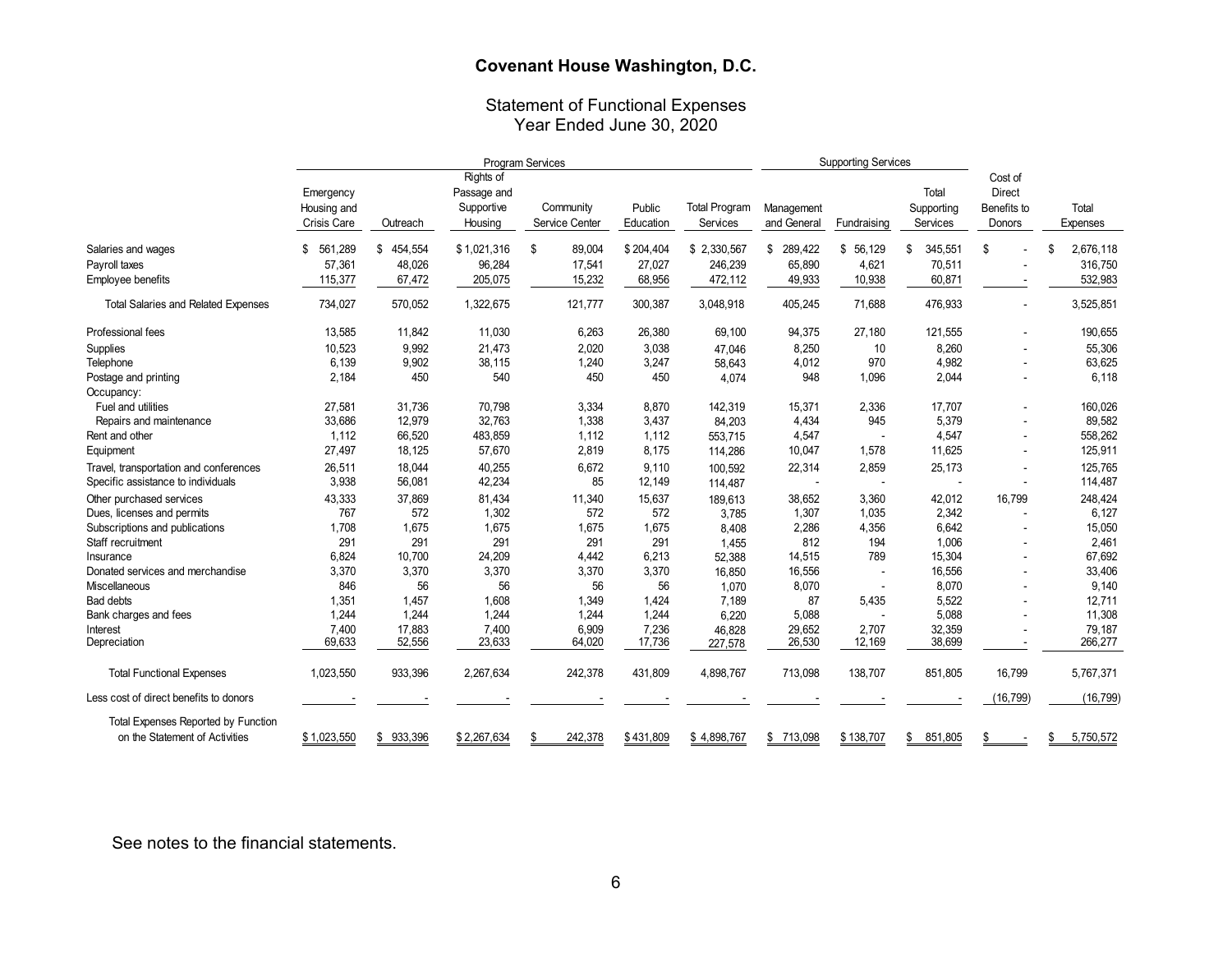# Statements of Cash Flows

|                                                      | Year Ended June 30, |             |    |            |
|------------------------------------------------------|---------------------|-------------|----|------------|
|                                                      |                     | 2021        |    | 2020       |
| <b>CASH FLOWS FROM OPERATING ACTIVITIES</b>          |                     |             |    |            |
| Change in net assets                                 | \$                  | 3,214,467   | \$ | 399,217    |
| Adjustments to reconcile change in net assets to     |                     |             |    |            |
| net cash from operating activities                   |                     |             |    |            |
| Depreciation                                         |                     | 265,566     |    | 266,277    |
| Gain on sale of building                             |                     | (4,012,927) |    |            |
| Long-term contributions receivable                   |                     | 3,401       |    | 3,401      |
| Bad debt expense                                     |                     | 15,860      |    | 12,711     |
| Net change in operating assets and liabilities       |                     |             |    |            |
| Grants receivable                                    |                     | (49, 246)   |    | (201, 366) |
| Pledge receivable                                    |                     |             |    | 200,000    |
| Other receivables                                    |                     | (50, 739)   |    | 21,995     |
| Prepaid expenses                                     |                     | 51,958      |    | (56, 694)  |
| Other assets                                         |                     | (22, 205)   |    |            |
| Accounts payable, accrued liabilities and            |                     |             |    |            |
| refundable advances                                  |                     | 193,648     |    | (104, 479) |
| Due to Parent                                        |                     | (1,201,127) |    | 625,678    |
| PPP refundable advance                               |                     | (333,053)   |    | 569,212    |
| Deferred revenue                                     |                     | (114, 737)  |    | 90,148     |
| Net Cash from Operating Activities                   |                     | (2,039,134) |    | 1,826,100  |
| <b>CASH FLOWS FROM INVESTING ACTIVITIES</b>          |                     |             |    |            |
| Purchases of property and equipment                  |                     | (82, 861)   |    | (54, 539)  |
| Net proceeds from sale of building                   |                     | 4,208,115   |    |            |
| Net Cash from Investing Activities                   |                     | 4,125,254   |    | (54, 539)  |
| <b>CASH FLOWS FROM FINANCING ACTIVITIES</b>          |                     |             |    |            |
| Payments on note payable                             |                     | (257, 396)  |    | (20, 426)  |
| Payments on line of credit                           |                     |             |    | (500,000)  |
| Net Cash from Financing Activities                   |                     | (257, 396)  |    | (520, 426) |
| Change in Cash, Cash Equivalents and Restricted Cash |                     | 1,828,724   |    | 1,251,135  |
| CASH, CASH EQUIVALENTS AND RESTRICTED CASH           |                     |             |    |            |
| Beginning of year                                    |                     | 1,496,139   |    | 245,004    |
| End of year                                          | \$                  | 3,324,863   | \$ | 1,496,139  |
| SUPPLEMENTAL CASH FLOW INFORMATION                   |                     |             |    |            |
| Cash paid for interest                               | \$                  | 31,088      | \$ | 79,187     |
|                                                      |                     |             |    |            |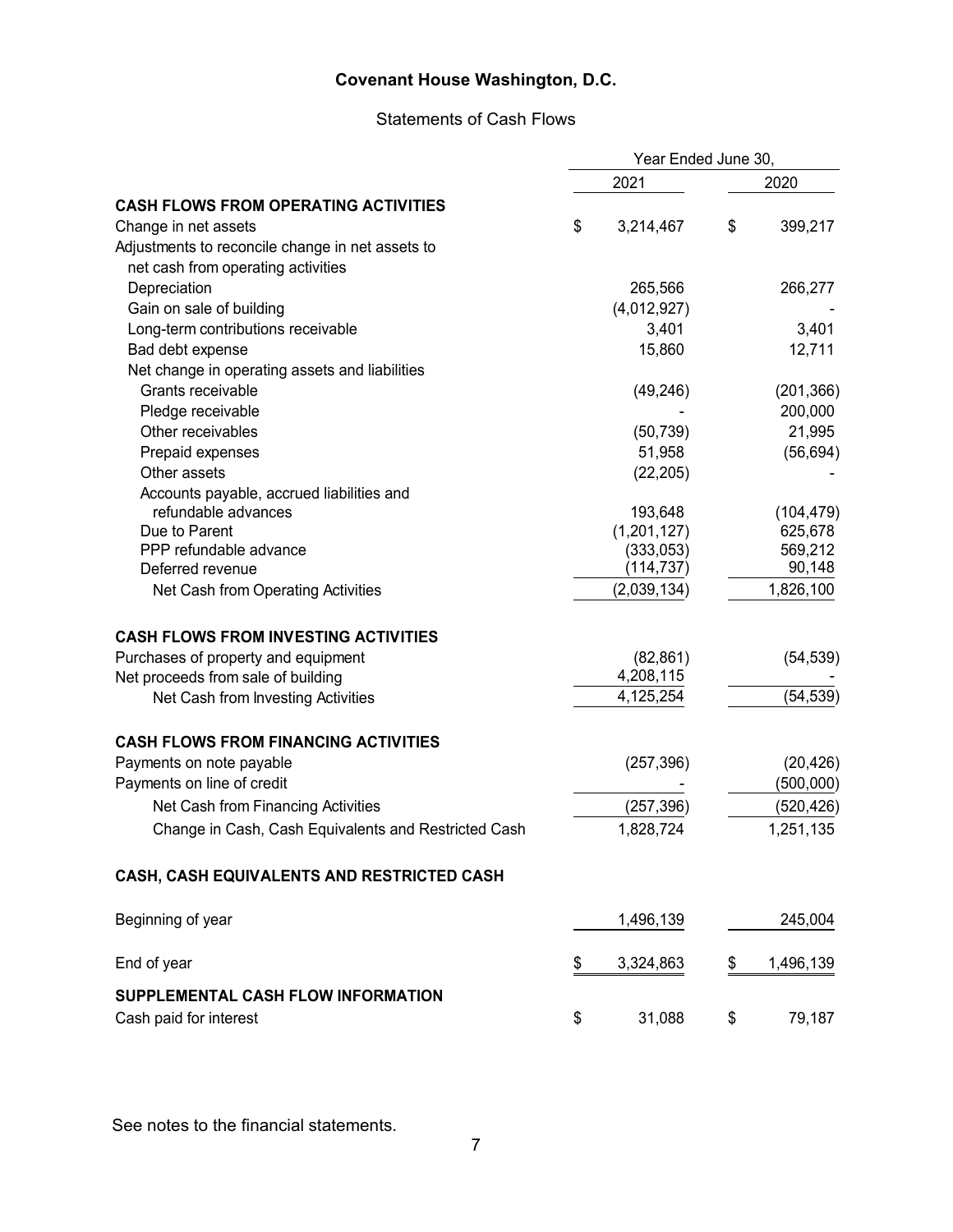Notes to Financial Statements June 30, 2021 and 2020

### **1. Organization and Nature of Activities**

Covenant House Washington, D.C. (the "Organization"), a not-for-profit organization, is an operating affiliate of Covenant House (the Parent), a New York-based organization. The Organization provides shelter, residential services, community services, and outreach services to youth in the Washington, D.C. metropolitan area. The Parent is a not-for-profit organization founded in 1968 and incorporated in 1972.

Covenant House (the "Parent") is a not-for-profit organization founded in 1968 and incorporated in 1972. Covenant House (Parent) and affiliates (collectively "Covenant House"), provided shelter, food, clothing, medical and mental health care, crisis intervention, education and vocational services, public education and prevention and other programs that reached approximately 18,000 and 30,000 young people during fiscal years 2021 and 2020. During fiscal year 2021, the worldwide COVID-19 pandemic impacted the number of youth Covenant House reached, as affiliates took measures to ensure social distancing, set aside isolation rooms for symptomatic youth, paused in-person public education and prevention programs, and, throughout the year, suspended or modified street outreach. The pandemic impacted all operations, including food production (the meal provision was nearly 75% higher than prepandemic levels); the creation of online opportunities for mental health care, education, and job readiness training; development of appropriate intake protocols; implementation of new cleaning and sanitizing protocols, and other measures, all of which drove up operating costs. Nevertheless, in fiscal year 2021, Covenant House provided a total of nearly 690,000 nights of housing and safety for, on average, 1,883 youth each night.

Covenant House (Parent) is the sole member of the following not-for-profit affiliates:

- 
- Covenant House California Covenant House Texas
- 
- 
- 
- 
- 
- 
- Covenant House Missouri Rights of Passage, Inc.
- Covenant House New Jersey Under 21 Boston, Inc.
- Covenant House New Orleans 268 West 44th Corporation
- Covenant House New York/Under 21 460 West 41st Street, LLC
- Covenant House Alaska <br>● Covenant House Alaska Covenant House Pennsylvania/Under 21
	-
- Covenant House Chicago Covenant House Washington, DC
- Covenant House Connecticut Covenant House Western Avenue
- Covenant House Florida Covenant House Testamentum
- Covenant House Georgia Covenant House Holdings, LLC
- Covenant House Illinois Covenant International Foundation
- Covenant House Michigan CH Housing Development Fund Corporation
	-
	-
	-
	-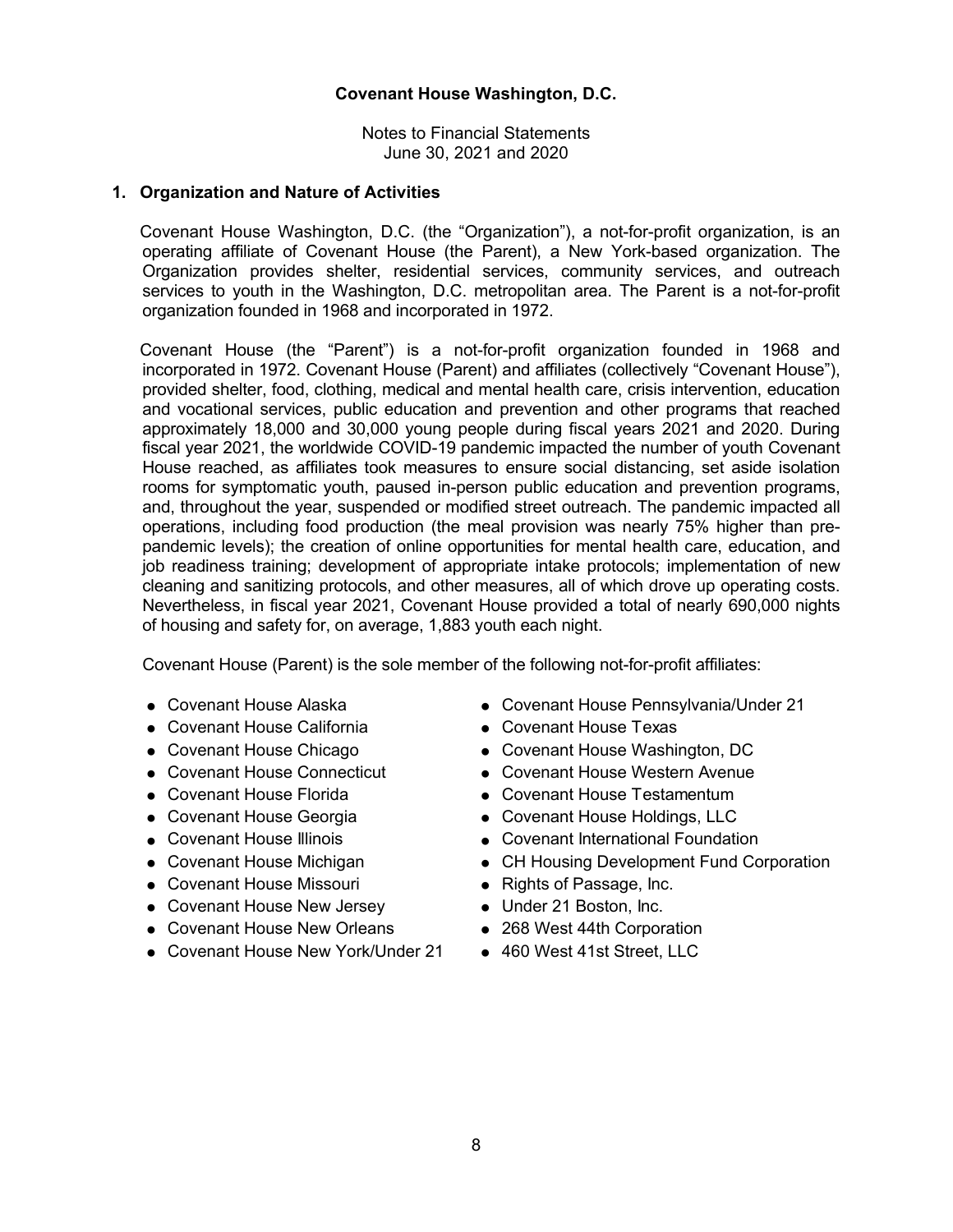Notes to Financial Statements June 30, 2021 and 2020

# **1. Organization and Nature of Activities** *(continued)*

Covenant House (Parent) is also the sole member of Covenant International Foundation ("CIF"), a not-for-profit corporation. Covenant House (Parent), together with CIF, represent the controlling interest in the following international not-for-profit affiliates:

- Asociación La Alianza (Guatemala) Covenant House Toronto
- 
- Casa Alianza Nicaragua
- 
- Casa Alianza de Honduras ● Covenant House Vancouver
- Casa Alianza Internacional Fundación Casa Alianza México, I.A.P.

Covenant House (Parent) is the founder of Fundación Casa Alianza México, I.A.P.

The Organization has been determined to be a non-profit organization exempt from federal and state income taxes under Section 501(c)(3) of the United States Internal Revenue Code.

# *Components of Program and Supporting Services*

### *Program Services*

### Emergency Housing and Crisis Care

The Emergency Housing and Crisis Care program provides crisis care, shelter, food, clothing, counseling and legal advice to abandoned and runaway youths through Covenant House programs in the Washington, D.C. metropolitan area.

# **Outreach**

The Outreach program is an effort to reach youths who are on the streets for various reasons. Outreach vans cruise the city streets day and night searching for these youths and provide them with food, a trained counselor, and referrals to shelters and health and other services, if needed. Youths are also referred to the Organization's Community Service Center ("CSC"); there they receive ongoing counseling and other services.

### Rights of Passage and Supportive Housing Program

The Rights of Passage program provides transitional living services for up to 24 months, to youths, including individual counseling and help with their education and search for jobs and housing. The Supportive Housing Program provides transitional living services for up to 60 months to youths with an identified disability, including individual case management and help with education, housing and job placement.

# **Community Service Center**

The CSC program provides comprehensive services to youths in the residential programs and to other youths in the community who need support in order to complete their education, obtain employment, and maintain themselves in stable living situations.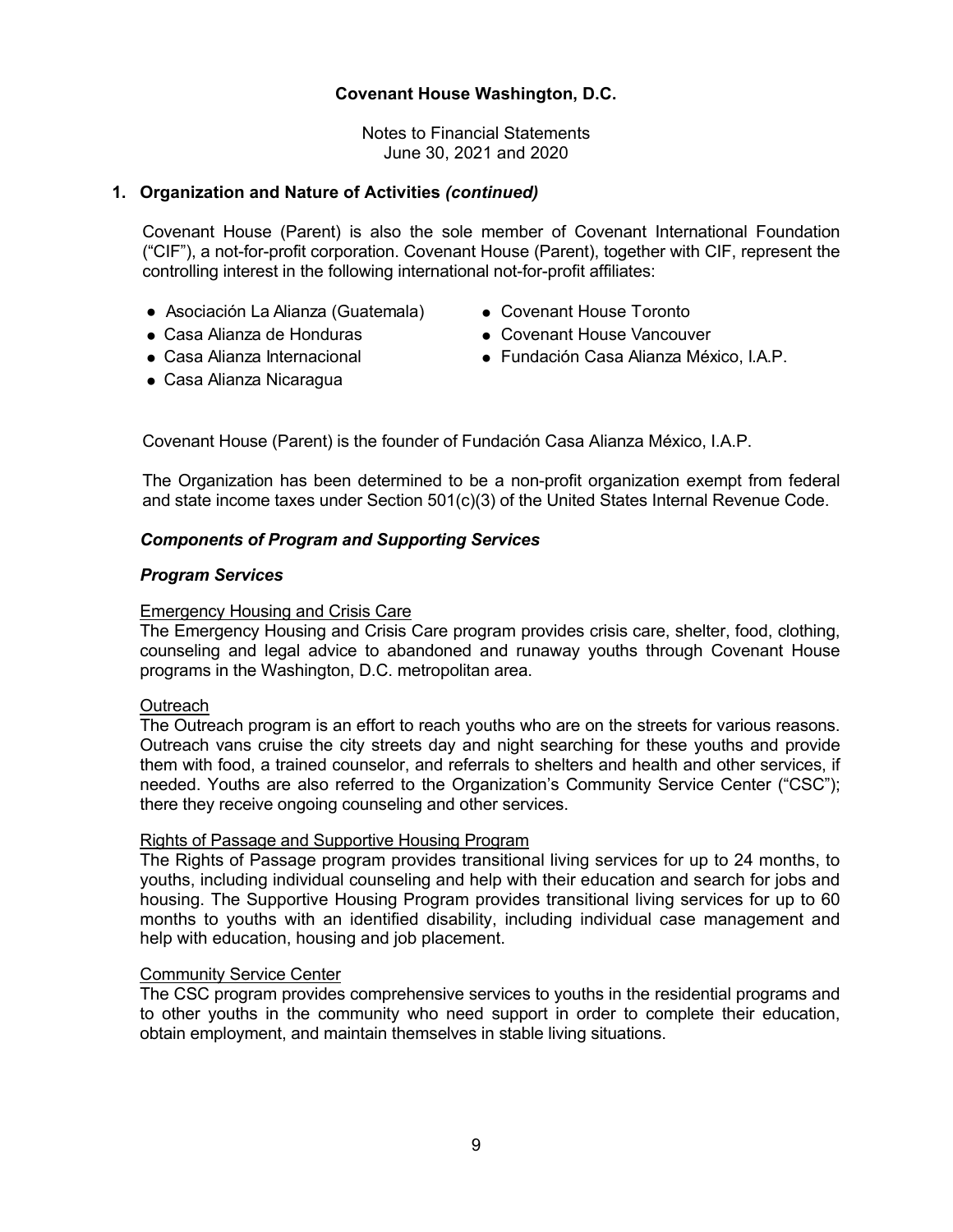Notes to Financial Statements June 30, 2021 and 2020

### **1. Organization and Nature of Activities** *(continued)*

#### *Program Services (continued)*

#### Public Education

The Public Education program informs and educates the public on how to identify potential runaway and throwaway adolescents. It also identifies public and private resources available to help such adolescents before they leave home and the public support services that are available to these families to improve the home environment in an effort to prevent homelessness.

#### *Supporting Services*

#### Management and General

Management and general services include administration, finance and general support activities. Certain administrative costs that relate to specific programs have been allocated to those programs.

#### **Fundraising**

Fundraising services relate to the activities of the development program in raising general and specific contributions.

#### Direct Benefit to Donor Costs

Direct benefit to donor costs are incurred in conjunction with items such as meals and entertainment benefitting attendees of special events.

### **2. Summary of Significant Accounting Policies**

### *Basis of Presentation and Use of Estimates*

The accompanying financial statements have been prepared in accordance with accounting principles generally accepted in the United States of America ("U.S. GAAP"), which require management to make estimates and assumptions that affect the reported amounts of assets and liabilities and disclosure of contingent assets and liabilities at the date of the financial statements and the reported amounts of revenues and expenses during the reporting period. Accordingly, actual results could differ from those estimates.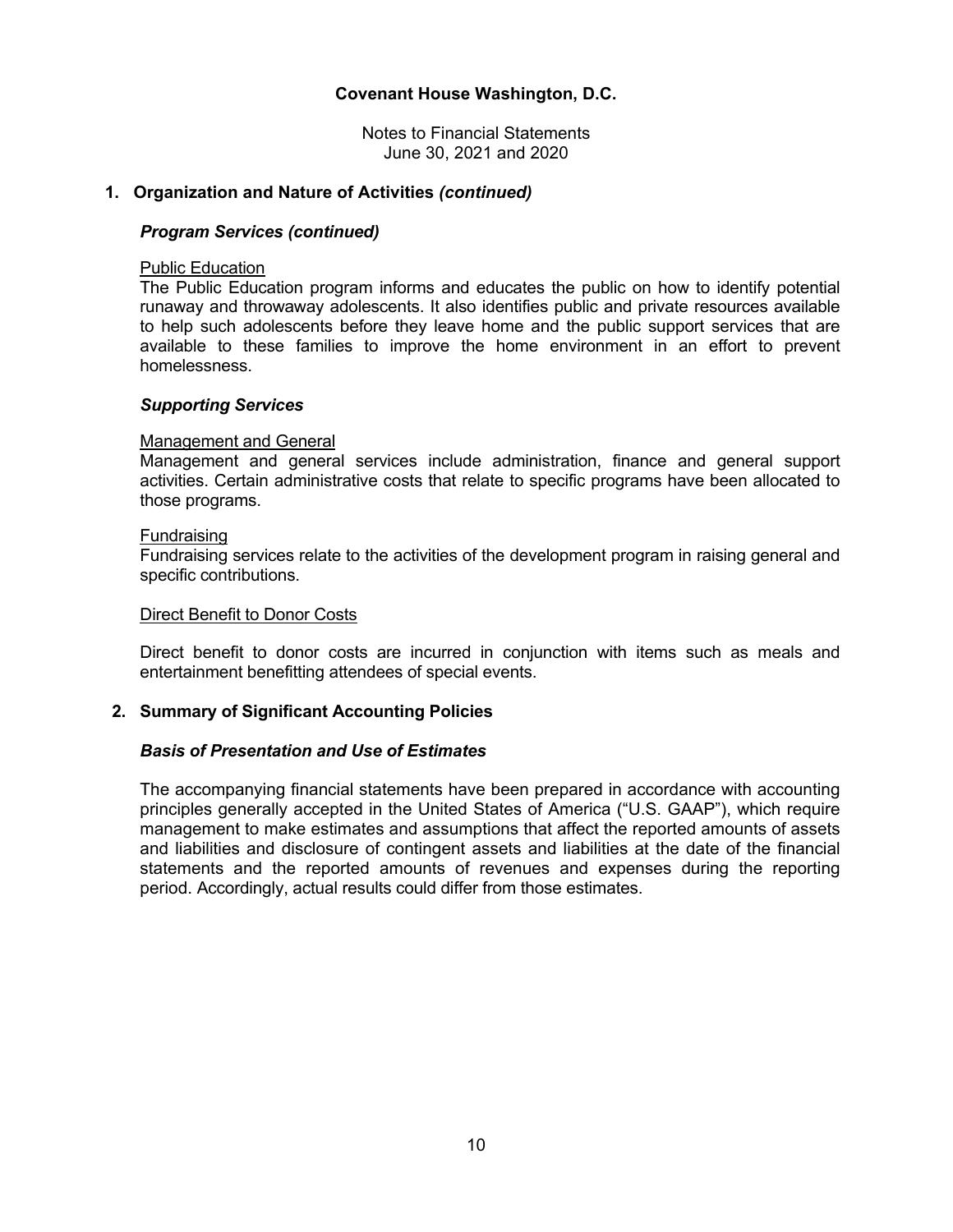Notes to Financial Statements June 30, 2021 and 2020

### **2. Summary of Significant Accounting Policies** *(continued)*

### *Net Asset Presentation*

Net assets and revenues, expenses, gains and losses are classified based on the existence or absence of donor-imposed restrictions.

*Net Assets Without Donor Restrictions* – net assets available for use in general operations and not subject to donor restrictions.

*Net Assets With Donor Restrictions* – net assets subject to donor-imposed restrictions. Some donor-imposed restrictions are temporary in nature, such as those that will be met by the passage of time or other events specified by the donor. Other donor-imposed restrictions are perpetual in nature, where the donor stipulates that resources be maintained in perpetuity. Donor-imposed restrictions are released when a restriction expires, that is, when the stipulated time has elapsed, when the stipulated purpose for which the resource was restricted has been fulfilled, or both.

# *Revenue Recognition*

Revenue is recognized as services are performed or expenditures are incurred under the Organization's contracts with its clients and funders.

The Organization recognizes grant and contract revenues in the statements of activities to the extent that reimbursable expenses have been incurred for the purpose specified by the grantor during the period. Funds received in advance are reported as deferred revenue in the statements of financial position. Revenue for performance based grants and contracts is recognized on a fixed fee unit basis based on actual services rendered, not to exceed the maximum allowable per the grant or contract.

### *Functional Allocation of Expenses*

The costs of providing the various program and supporting services have been summarized on a functional basis. Therefore, expenses require allocation on a reasonable basis that is consistently applied. The Organization allocated direct costs to program services. Supporting services include management and general and fundraising. Allocated expenses among program services and management and general and fundraising include salaries and related expenses, staff travel, consulting and professional fees, and other expenses which are allocated based on time and costs where efforts are made.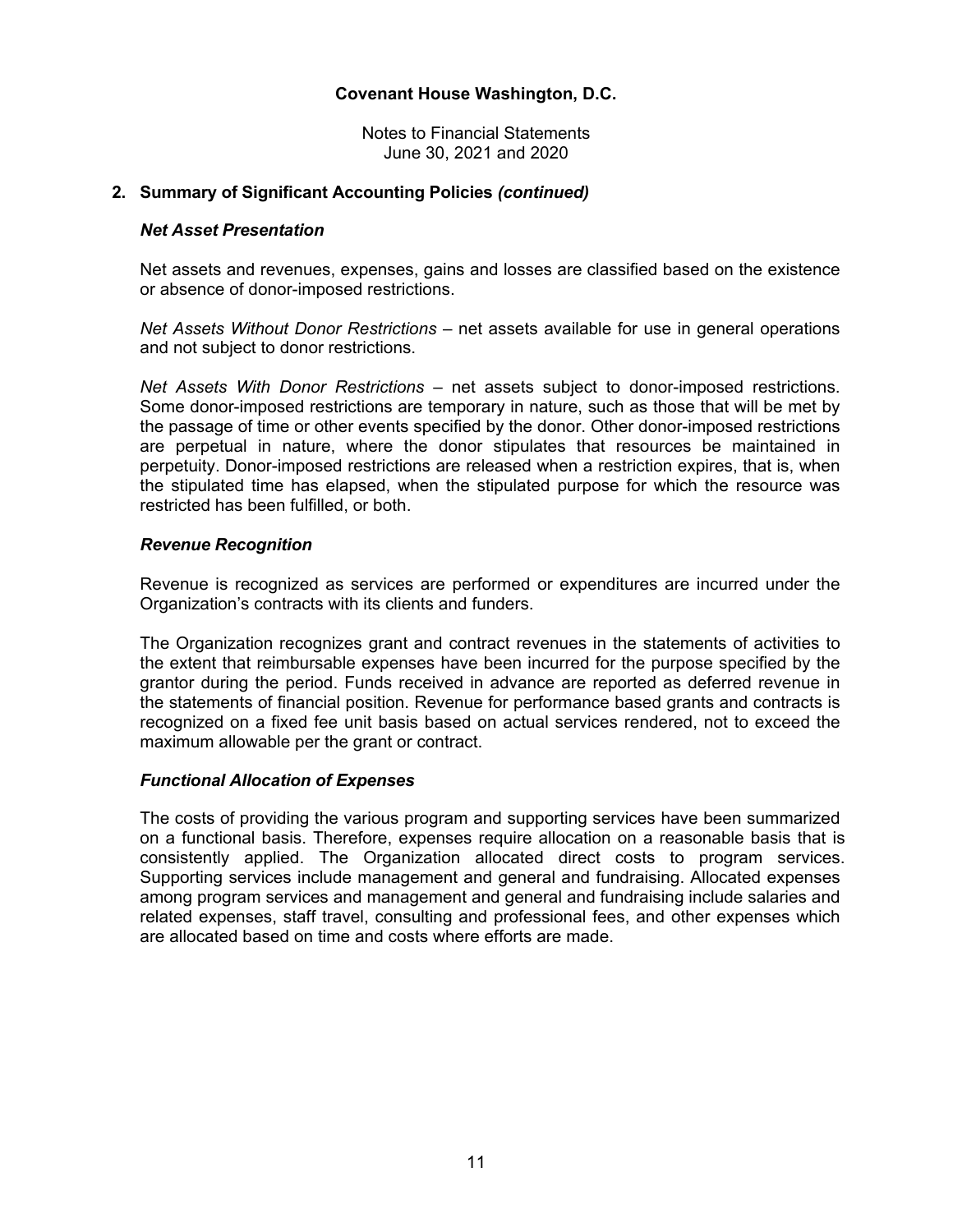Notes to Financial Statements June 30, 2021 and 2020

# **2. Summary of Significant Accounting Policies** *(continued)*

# *Property and Equipment*

The Organization follows the practice of capitalizing all expenditures for property, building and equipment with a cost in excess of \$5,000. Property and equipment are reported at cost at the date of acquisition or at their fair value at the date of donation. Expenditures that extend the useful life are capitalized, whereas minor costs of repairs and maintenance are expensed as incurred.

Depreciation is provided using the straight-line method over the estimated useful lives of the assets, as follows:

| <b>Buildings</b>             | 30 years      |
|------------------------------|---------------|
| <b>Building improvements</b> | 3 to 30 years |
| Furniture and equipment      | 1 to 12 years |
| <b>Vehicles</b>              | 3 to 5 years  |

# *Asset Recoverability*

Long-lived assets are reviewed for impairment whenever events or changes in circumstances indicate the carrying amount of an asset may not be recoverable. Recoverability of assets to be held and used is measured by a comparison of the carrying amount of an asset to future undiscounted net cash flows expected to be generated by the asset. If such assets are considered to be impaired, the impairment to be recognized is measured by the amount by which the carrying amount of the assets exceeds the fair value of the assets. Assets to be disposed of are reported at the lower of the carrying amount or fair value less costs to sell. There is no such impairment for the years ended June 30, 2021 and 2020.

### *Contributions and Pledges Receivable*

Contributions to the Organization are recorded as revenue upon the receipt of an unconditional pledge or of cash or other assets. Contributions are considered available for general use, unless the donors restrict their use. Contributions to be received after one year are discounted at an interest rate commensurate with the risk involved. An allowance for uncollectible pledges receivable is provided, using management's judgment of potential defaults, which considers factors such as prior collection history, type of contribution and the nature of the fundraising activity. Contribution revenue is recognized based upon the present value of the estimated future payment to be made to the Organization.

# *Deferred Revenue*

Deposits received for program services not yet provided are recorded as deferred revenue and recognized as program service revenue in the period to which they pertain.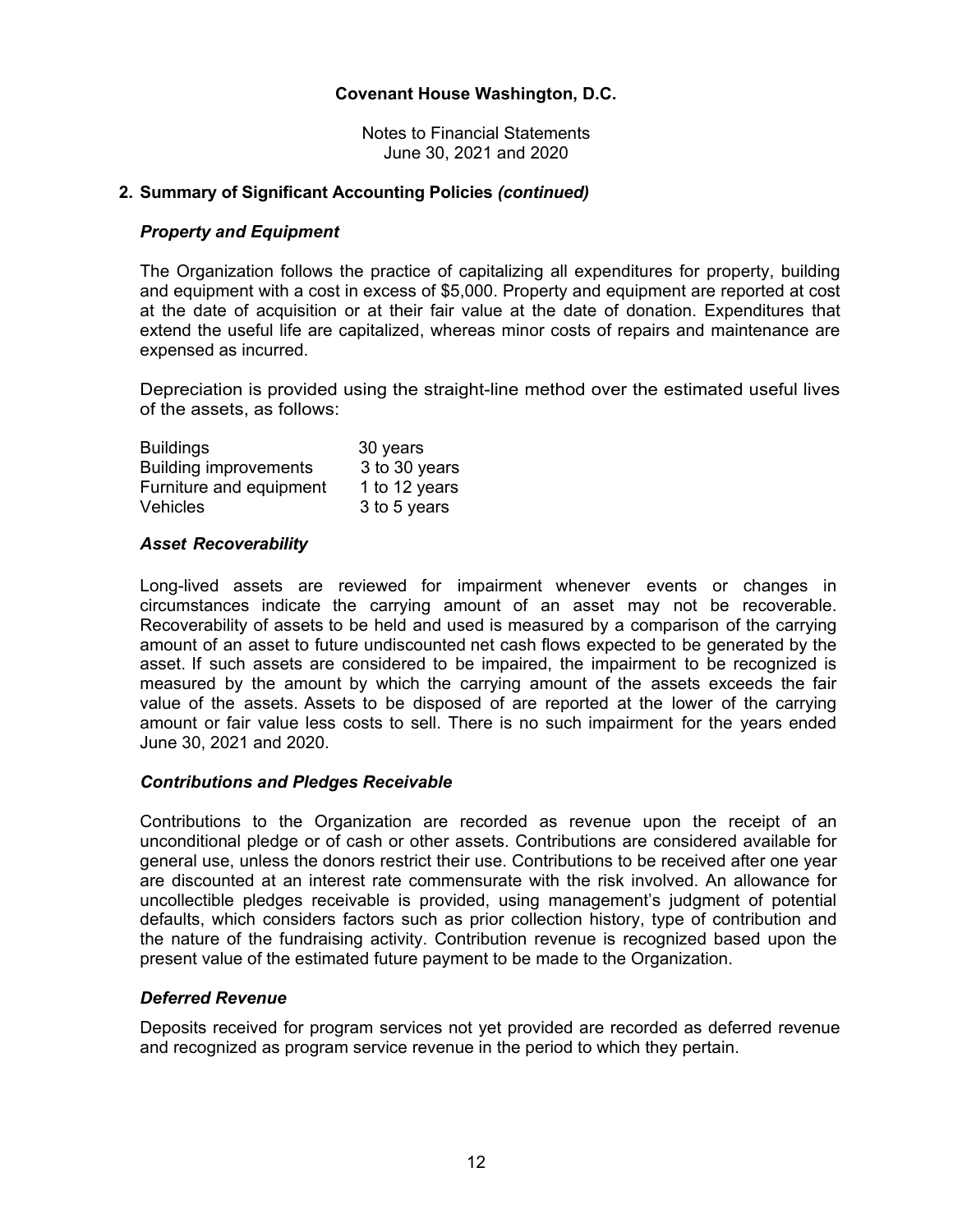Notes to Financial Statements June 30, 2021 and 2020

# **2. Summary of Significant Accounting Policies** *(continued)*

### *Special Events*

Revenues and expenses incurred relative to special events are recognized upon occurrence of the respective event. Revenues are shown net of cost of direct benefits to donors.

# *Donated Goods and Services*

Donated goods and services consist of items and services received by the Organization. These amounts are recorded as both revenue and expense at their estimated fair values at the date of receipt.

The Organization recognizes the fair value of donated services which create or enhance non-financial assets, or require specialized skills provided by individuals possessing those skills and would typically be purchased if not provided by donation. Contributed services which do not meet these criteria are not recognized as revenue and are not reported in the accompanying financial statements.

# *Advertising Costs*

Advertising costs are expensed as incurred.

### *Accounting for Uncertainty in Income Taxes*

The Organization recognizes the effect of income tax positions only if those positions are more likely than not to be sustained. Management has determined that the Organization had no uncertain tax positions that would require financial statement recognition and/or disclosure. The Organization is no longer subject to examinations by the applicable taxing jurisdictions for years prior to June 30, 2018.

### *Subsequent Events Evaluation by Management*

Management has evaluated subsequent events for disclosure and/or recognition in the financial statements through the date that the financial statements were available to be issued, which date is February 8, 2022.

### **3. Cash, Cash Equivalents, and Restricted Cash**

The Organization considers all highly liquid investments with a maturity of three months or less at the time of purchase to be cash equivalents.

Cash, cash equivalents and restricted cash consistent of the following as of June 30:

|                                        | 2021      |  | 2020      |
|----------------------------------------|-----------|--|-----------|
| Cash and cash equivalents $$3,305,645$ |           |  | 1,467,560 |
| Restricted cash                        | 19,218    |  | 28.579    |
|                                        | 3,324,863 |  | 1,496,139 |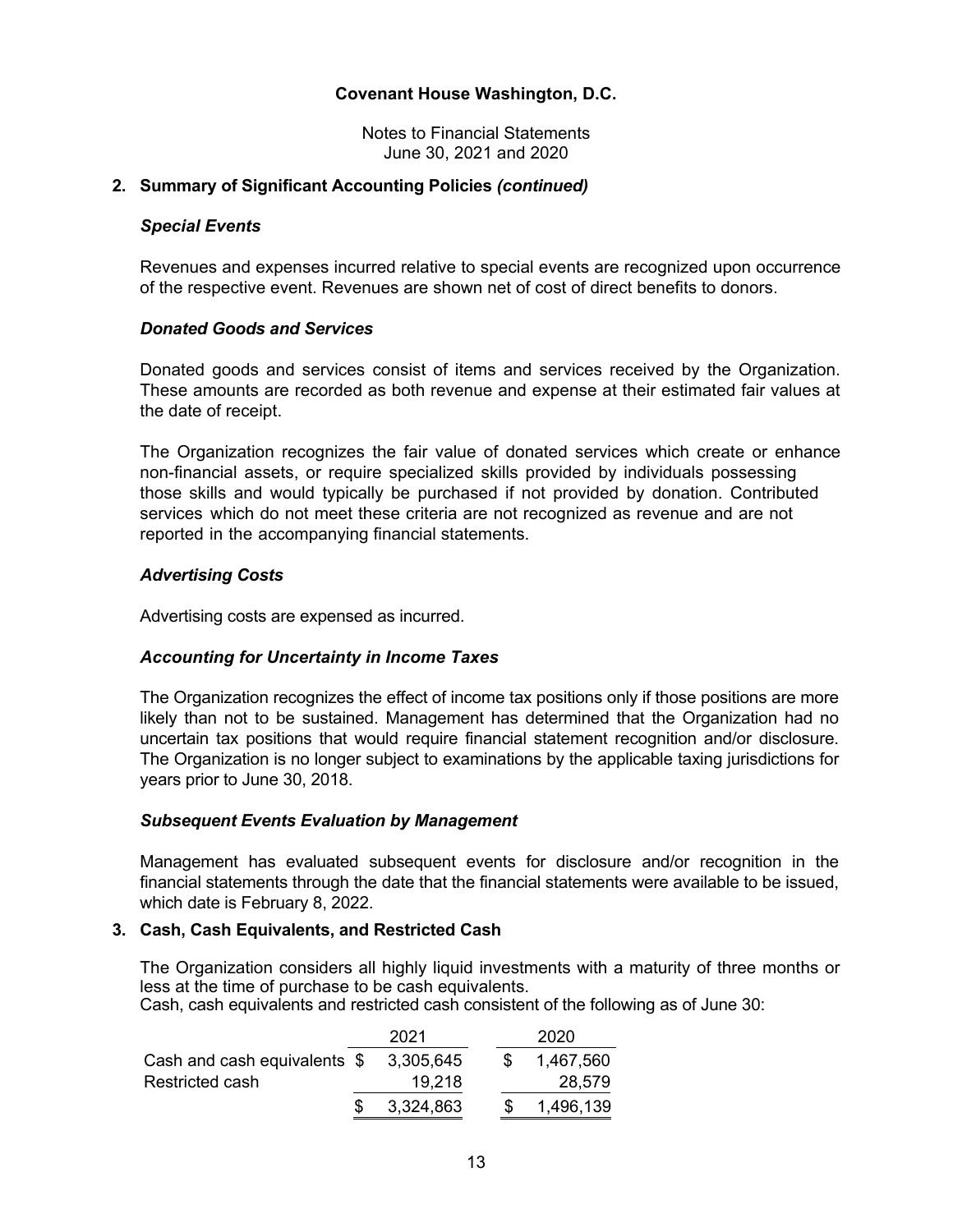Notes to Financial Statements June 30, 2021 and 2020

# **4. Grants Receivable**

Grants receivable of \$258,044 and \$224,658 at June 30, 2021 and 2020 represent the amounts due from various governmental and private agencies for the Organization's programs. All grants receivable as of June 30, 2021 and 2020 are expected to be collected within one year. In accordance with the terms of certain government grants, the records of the Organization are subject to audit for varying periods after the date of final payment of the grants. The Organization is liable for any disallowed costs; however, management believes that the amount of disallowed costs, if any, would not be significant.

### **5. Property and Equipment**

Property and equipment consist of the following at June 30:

|                               | 2021          | 2020        |
|-------------------------------|---------------|-------------|
| Buildings and improvements    | 7,066,380     | \$7,660,829 |
| Furniture and equipment       | 387,003       | 393,301     |
| <b>Vehicles</b>               | 32,882        | 17,484      |
|                               | 7,486,265     | 8,071,614   |
| Less accumulated depreciation | (4, 763, 291) | (4,970,747) |
|                               | 2,722,974     | 3,100,867   |

### **6. PPP Refundable Advance**

On May 1, 2020, the Organization received loan proceeds in the amount of \$858,800 under the Paycheck Protection Program (the "PPP"). The PPP, established as part of the Coronavirus Aid, Relief and Economic Security Act (the "CARES Act"), provides for loans to qualifying entities for amounts up to 2.5 times the 2019 average monthly payroll expenses of the qualifying entity. The PPP loan bears an interest rate of 1% per annum. All or a portion of the PPP loan principal and accrued interest is forgivable as long as the borrower uses the loan proceeds for eligible purposes, as described in the CARES Act, over a period of either eight or twenty-four weeks (the "Covered Period"). The amount of loan forgiveness could be reduced if the borrower terminates employees or reduces salaries below a certain threshold during the Covered Period and does not qualify for certain safe harbors. The unforgiven portion of the PPP loan, if any, is payable within two years from the date of the loan unless extended. Loan payments of principal and interest are deferred until the amount of loan forgiveness is determined by the United States Small Business Administration ("SBA"). If the Organization does not apply for forgiveness, payments begin approximately seven a half months after the loan date.

The Organization intended to use all proceeds received in accordance with regulations established by the PPP. Management believed its use of the proceeds, including amounts expended would be forgiven. Management recognized the PPP loan as a conditional grant under ASC 958-605, Revenue Recognition-Contributions and recognized income as allowable costs were incurred and other related conditions are met. In fiscal year 2020, the Organization recognized \$289,588 of income and remaining PPP loan funds were reported as PPP refundable advance in the statements of financial position at June 30, 2020.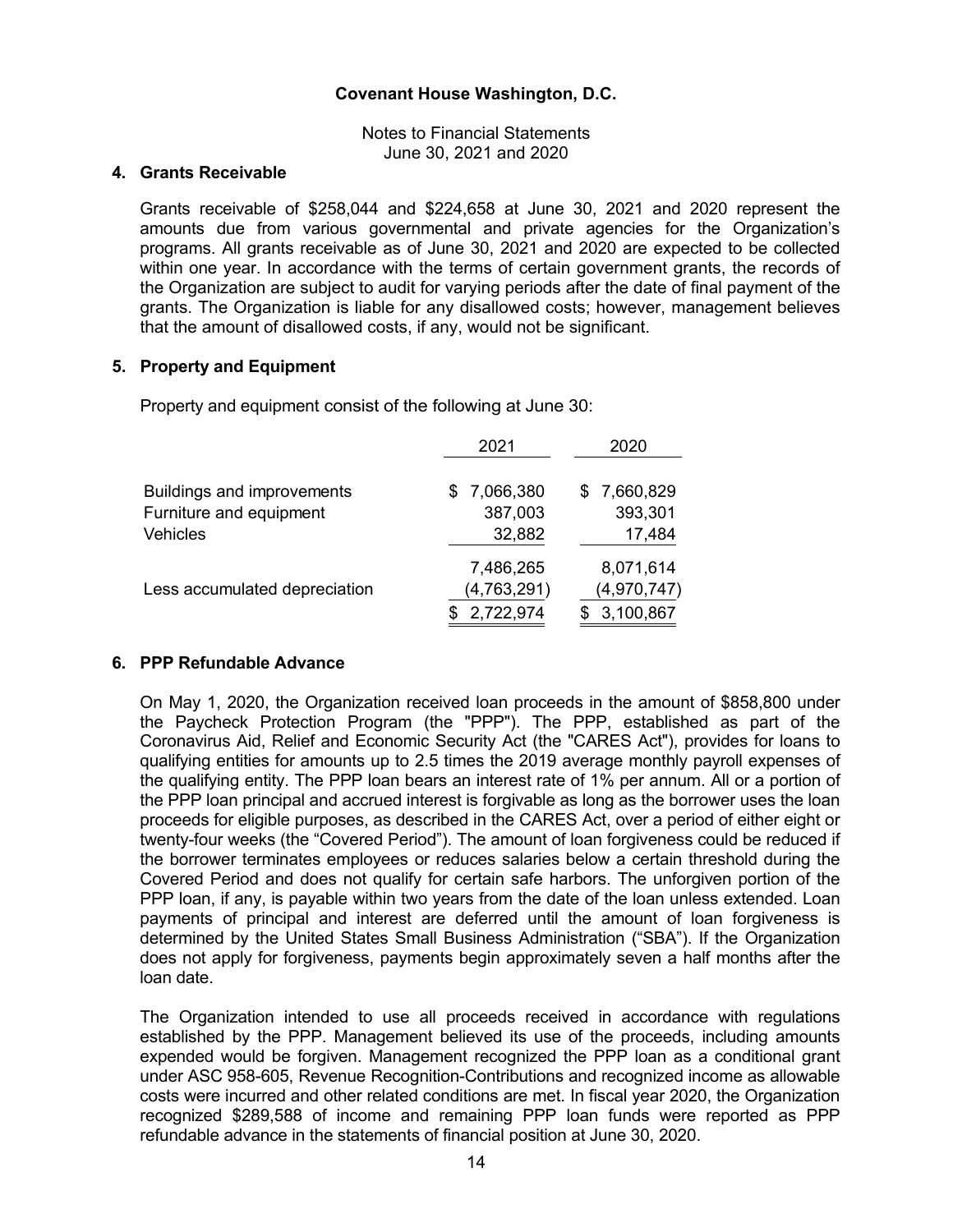Notes to Financial Statements June 30, 2021 and 2020

# **6. PPP Refundable Advance** *(continued)*

During fiscal year 2021 the SBA forgave \$622,641 of the advance and the remaining balance of \$236,159 is subject to repayment with interest.

A principal payment of \$107,398 was due in September 2021 and commencing October 2021 monthly payments of \$3,199 are due which include principal and interest. The terms of payment were extended to five years after forgiveness was received.

Future principal payments for the years ending June 30 are payable as follows:

| 2022 | \$<br>125,301 |
|------|---------------|
| 2023 | 26.506        |
| 2024 | 29.868        |
| 2025 | 33.656        |
| 2026 | 20.828        |
|      | \$<br>236,159 |

# **7. Notes Payable**

The Organization had a term loan with an original amount of \$397,742 that bore interest at 6% per annum, and was secured by a Deed of Trust on the underlying property located at 7 New York Avenue, Washington, D.C. The balance outstanding at June 30, 2020 was \$257,396. The loan was paid in full during fiscal year 2021 after the underlying property at 7 New York Avenue was sold.

# **8. Line of Credit**

During July 2018 the Organization obtained a line of credit in the amount of \$500,000. Interest only payments are due monthly at the prime rate plus 0.50%. The line of credit is due on demand and secured by substantially all assets of the Organization. There was no outstanding balance on the line of credit at June 30, 2021 and 2020. The line of credit was closed during the year ended June 30, 2021.

### **9. Commitments and Contingencies**

### *Leases*

The Organization entered into various non-cancelable operating leases for equipment and apartments for programs; these leases expire at various dates through January 2027. Rental and other related expenses under all operating leases amounted to \$536,788 and \$558,262 for the years ended June 30, 2021 and 2020.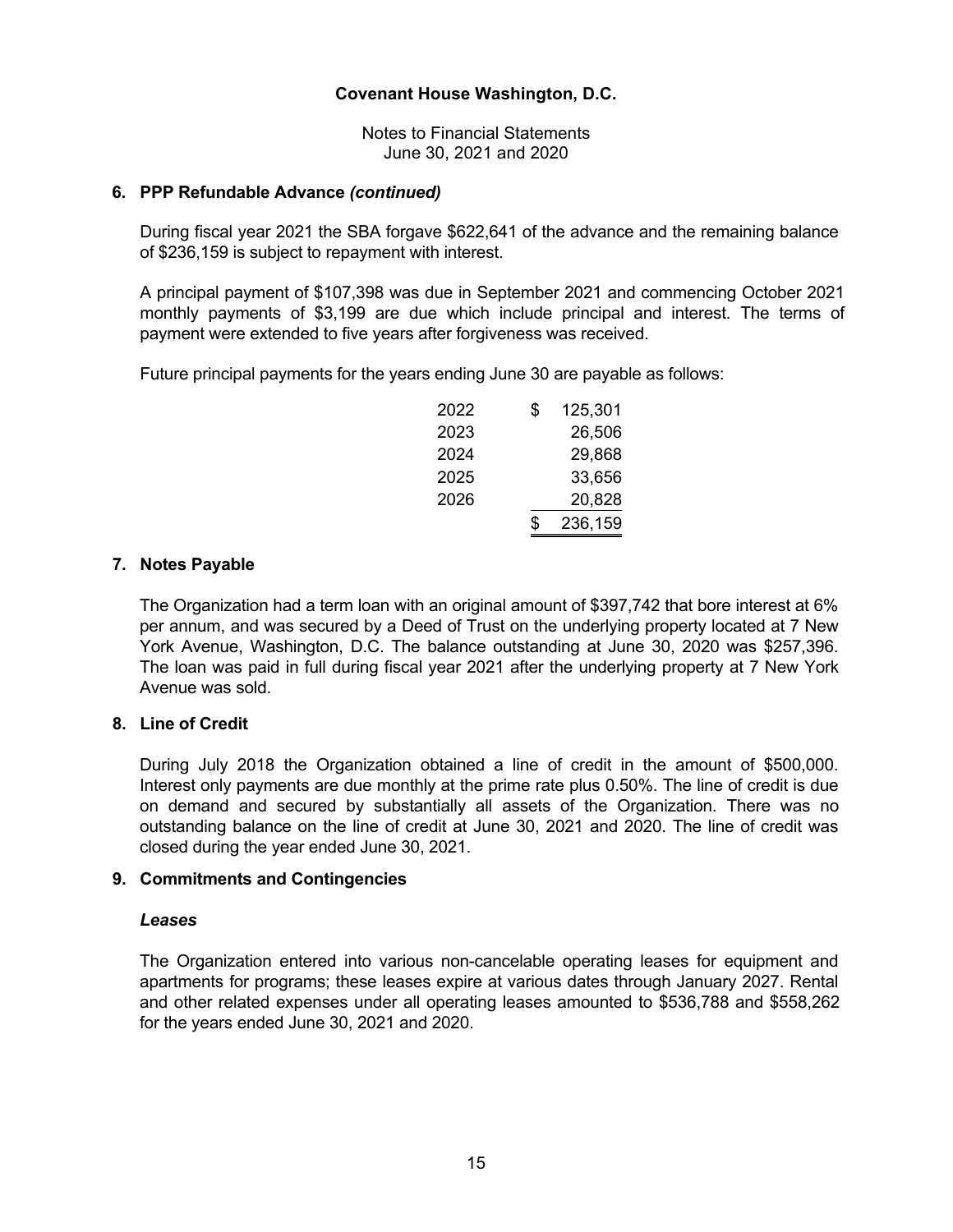Notes to Financial Statements June 30, 2021 and 2020

### **9. Commitments and Contingencies** *(continued)*

Future minimum annual lease payments for the years ending June 30 are payable as follows:

| 2022       | \$<br>329,988 |
|------------|---------------|
| 2023       | 329,988       |
| 2024       | 305,528       |
| 2025       | 300,636       |
| 2026       | 100,636       |
| Thereafter | 53            |
|            | \$1,366,829   |
|            |               |

### *Community Service Center*

The Community Service Center resides on a parcel of land along Mississippi Avenue, SE, which is a part of a larger Building Bridges Across the River, Inc., ("BBAR") development project. The Organization has negotiated a ground sublease with BBAR that was finalized on November 11, 2005. Based on the sublease agreement, the lease commencement date was determined retroactively to be January 20, 2003 with a termination date of July 18, 2100. The lease has an annual rent of \$25 per year and the Organization is responsible for operating expenses and utilities. The fair value of the land at the time of the lease agreement signing was recorded as a contribution receivable and a donor restricted contribution and is being released from restrictions over the period of the lease. At June 30, 2021 and 2020, the balance of the long term receivable of \$272,081 and \$275,482 is recorded in the accompanying financial statements. The Organization built a free-standing, two-story building on the premises, referred to as the Nancy Dickerson Whitehead Community Service Center, which the Organization owns and can sell, assign, or sublet after 15 years, assuming that the purchaser, assignee, or sub-lessee agrees to certain use restrictions, will perform a needed service at the development, and is financially capable. If the Organization sells the building, then BBAR would be entitled to 19% of the proceeds. The Organization uses the building and land to provide recreational, educational, social, cultural, and support services to homeless and at-risk youths.

#### **10. Net Assets With Donor Restrictions**

Net assets with donor restrictions at June 30 are available for the following:

|                                  | 2021 |         |  |   | 2020    |  |
|----------------------------------|------|---------|--|---|---------|--|
| Community service center         | S    | 272,081 |  | S | 275,482 |  |
| Fiber optics equipment           |      | 20,000  |  |   | 20,000  |  |
| COVID support                    |      |         |  |   | 11,821  |  |
| Preston Blue Scholarship program |      | 1,700   |  |   | 1,700   |  |
| Mini libraries                   |      | 5,000   |  |   |         |  |
| Consultant for capital campaign  |      | 31,000  |  |   |         |  |
| Time restricted contributions    |      | 34,167  |  |   |         |  |
|                                  |      | 363,948 |  |   | 309,003 |  |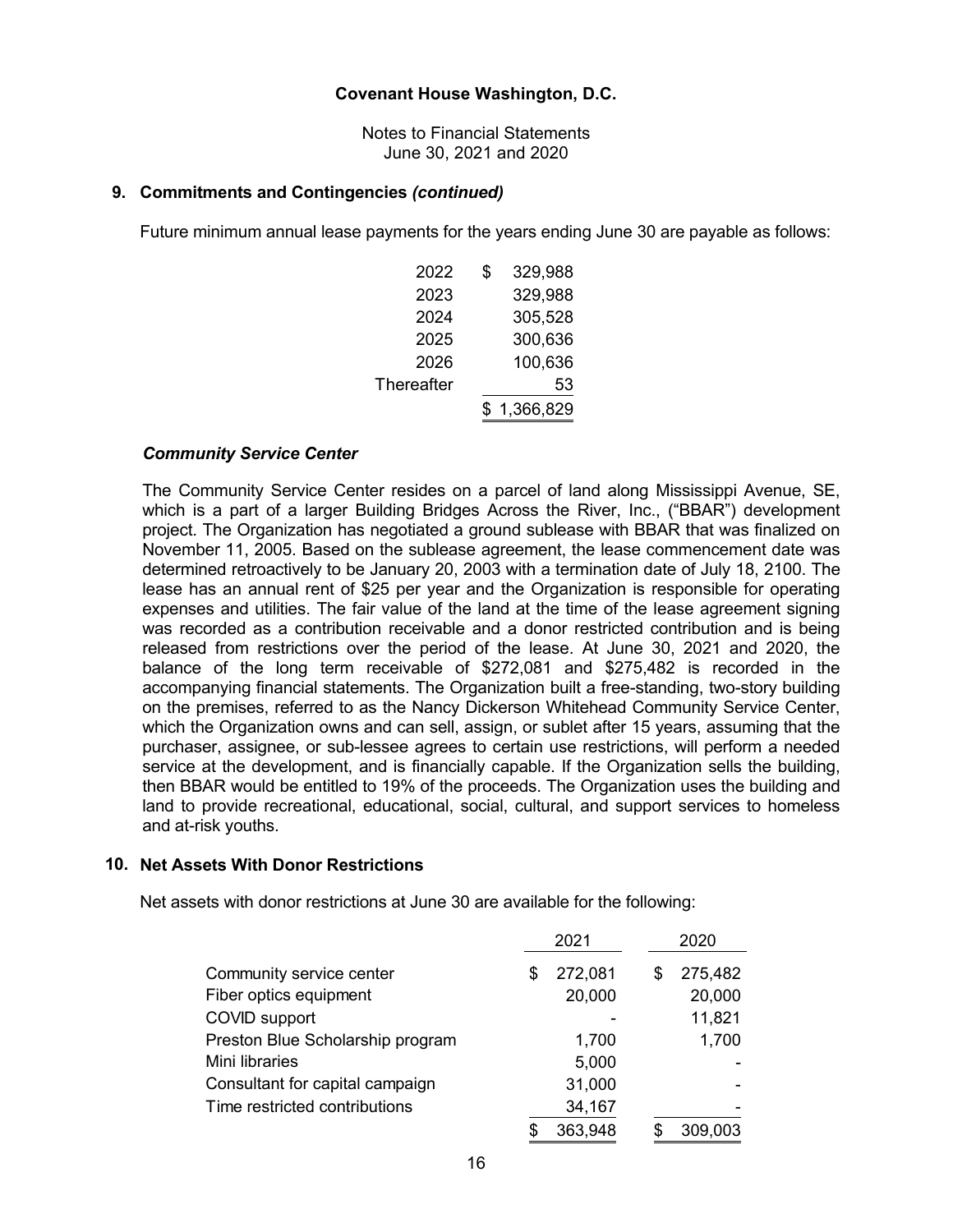Notes to Financial Statements June 30, 2021 and 2020

### **10. Net Assets With Donor Restrictions** *(continued)*

Amounts released from restrictions for years ended June 30, are as follows:

|                                        | 2021 |         |  | 2020 |        |  |
|----------------------------------------|------|---------|--|------|--------|--|
| Laundry equipment and supplies         | \$   | 5,000   |  | \$   |        |  |
| Mental health program                  |      | 15,000  |  |      |        |  |
| Community service center               |      | 3,401   |  |      | 3,401  |  |
| COVID support                          |      | 45,981  |  |      | 33,891 |  |
| Career Pathways in Hospitality program |      |         |  |      | 10,500 |  |
| Time restricted contributions          |      | 69,833  |  |      |        |  |
|                                        |      | 139,215 |  | S    | 47,792 |  |

# **11. Related Party Transactions**

The Parent provides financial support as well as management and organizational support for its affiliated organizations. The Parent conducts fundraising activities for its own programs and the programs of the affiliates. Contributions and promises to give totaled approximately \$84 million and \$88 million for the Parent in fiscal years ended June 30, 2021 and 2020. Contributions received from the Parent are generally not specifically restricted by donors to specific affiliates.

The Parent combines contributions received from individuals, corporations and foundations including a Parent subsidy and appropriates funds classified as "Branding Dollars" or "Contributions Received from Parent" to each Covenant House affiliate. Total contributions allocated to affiliates, based on the Parent's policy, approximated \$36 million and \$38 million for the years ended June 30, 2021 and 2020. In fiscal 2021 and 2020, the Organization received \$1,464,223 and \$2,221,567 in contributions from the Parent. Additionally, in fiscal 2021 and 2020, the Organization received \$129,650 and \$171,413 from the Parent relating to national fund-raising sleep events. At June 30, 2021 and 2020, the amounts due to the Parent totaled \$11,955 and \$1,213,082.

### **12. Employee Benefit Plans**

Effective January 1, 2007, the Parent adopted a defined contribution 403(b) savings and retirement plan. Employees are immediately eligible to participate in the plan. Employees who work at least 1,000 hours per year are eligible to receive an employer contribution. The Organization makes annual contributions into the plan on behalf of employees ranging from 1% to 9% of employee compensation determined using a formula based on points, which equal the sum of age and years of service. Employer contributions to the plan are 100% vested after employees have completed three years of service. Total expense related to the 403(b) plan was \$181,356 and \$270,812 for the years ended June 30, 2021 and 2020.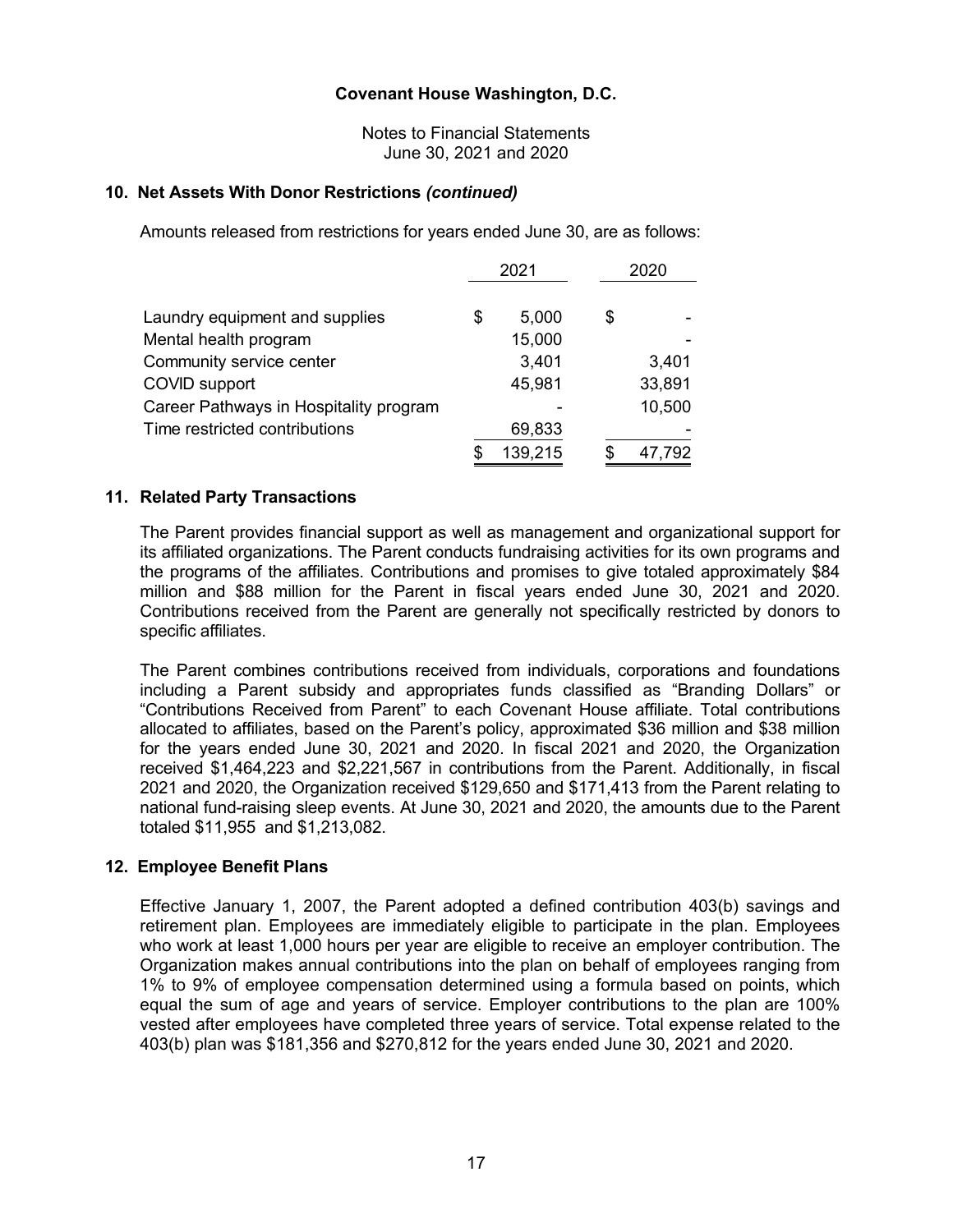Notes to Financial Statements June 30, 2021 and 2020

### **12. Employee Benefit Plans** *(continued)*

The Organization participates in a noncontributory defined benefit pension plan (the "Plan"), which was established on August 1, 1982, and is sponsored by the Parent covering substantially all of the employees of the Parent and its domestic affiliates. Benefits are generally based on years of service and final average salary. Effective August 1, 2009, the Board of Directors of the Parent approved a freeze of future benefit accruals for all employees of Covenant House participating in the Plan. As set forth in the provisions of the Employee Retirement Income Security Act of 1974 (ERISA), the Parent is responsible for maintaining an annual minimum funding requirement that is reported and paid by the Parent. Although the Parent is responsible for maintaining the total annual minimum funding requirement, the Plan's actuary has determined the respective allocable share to the various affiliates that participate in the Plan. For the years ended June 30, 2021 and 2020, the Organization contributed \$121,035 and \$179,355 for its allocable share of the Parent's minimum funding requirement, which is included in employee benefits on the statements of functional expenses.

# **13. Custodial Transactions**

The Organization acts as an agent for youth receiving services through its Crisis Center and Transitional Living Program by holding their personal monies in separate bank accounts. Because these funds are not assets of the Organization, a corresponding liability, which is included in accounts payable, accrued expenses and refundable advances in the statements of financial position, has been established to the extent of the assets held by the Organization. The amounts held in these accounts were \$19,218 and \$28,579 at June 30, 2021 and 2020.

### **14. Concentration of Credit Risk**

Financial instruments that potentially subject the Organization to concentrations of credit risk consist primarily of cash, cash equivalents and receivables. The Organization maintains its cash in bank deposit accounts which generally exceed federally insured limits. The Organization has not experienced any losses in such accounts. Concentrations of credit risk with respect to receivables are generally diversified due to the number of entities and individuals composing the entity's program and donor base. The Organization performs ongoing credit evaluations and writes off uncollectible amounts as they become known.